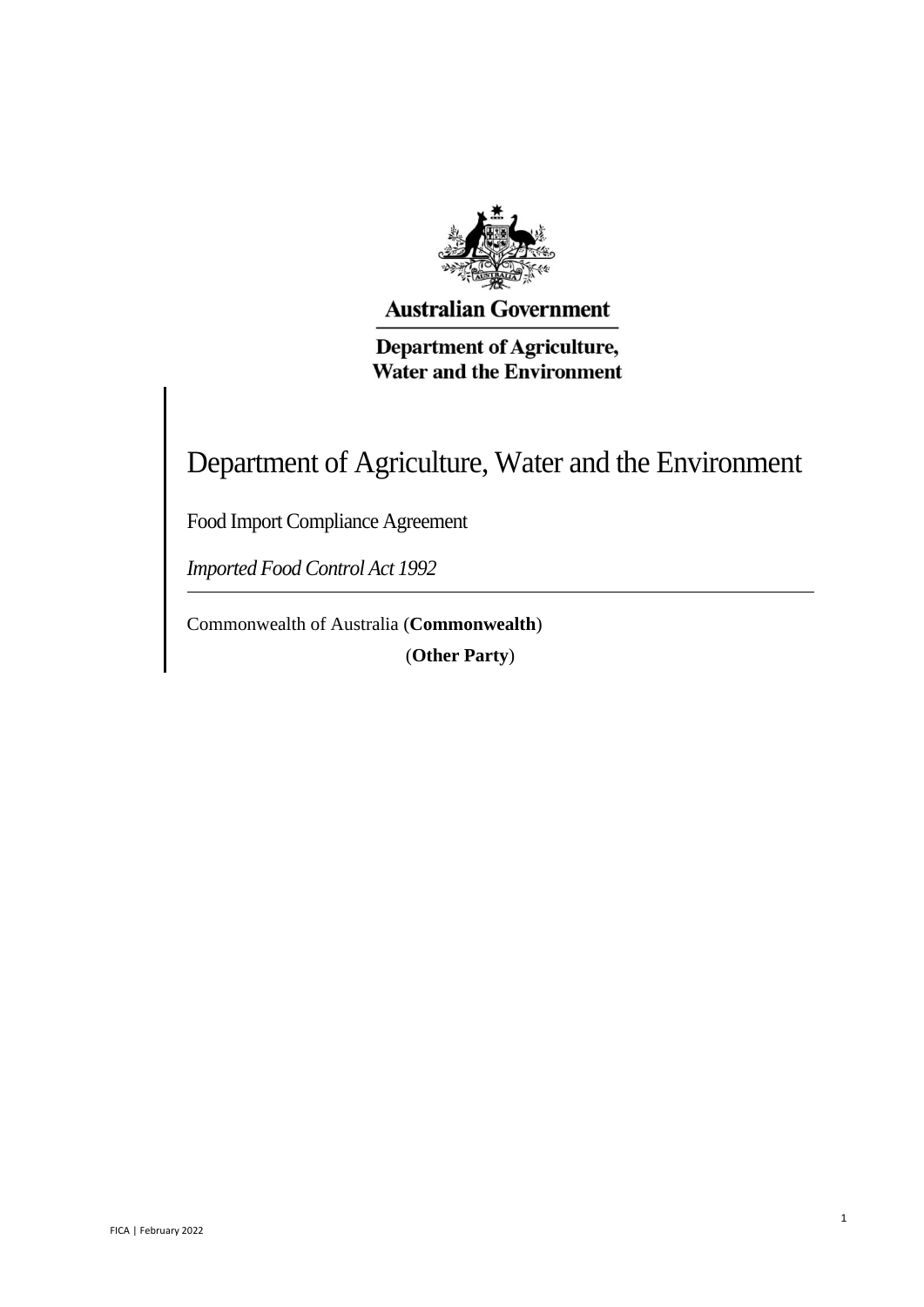# FICA Information

## Parties

| Name            | The Commonwealth of Australia as represented by the Secretary of the<br>Department of Agriculture, Water and the Environment or their delegate |
|-----------------|------------------------------------------------------------------------------------------------------------------------------------------------|
| Short form name | <b>Commonwealth</b>                                                                                                                            |
| Contact         | Director, Imported Food section                                                                                                                |
| Address         | GPO Box 858                                                                                                                                    |
|                 | Canberra ACT 2601                                                                                                                              |
| Email           | fica@awe.gov.au                                                                                                                                |
|                 |                                                                                                                                                |
|                 |                                                                                                                                                |

| Name            |                    |
|-----------------|--------------------|
| Short form name | <b>Other Party</b> |
| ABN             |                    |
| Contact         | Work phone:        |
|                 | Mobile phone:      |
| Address         |                    |
| Email           |                    |

## **Overview**

- A Section 35A(1) of the *Imported Food Control Act 1992* (**IFC Act**) provides that the Secretary may, on behalf of the Commonwealth, enter into a compliance agreement, known as a Food Import Compliance Agreement (**FICA**), with a person in connection with:
	- (i) the application of particular procedures in respect of food that may be imported into Australia;
	- (ii) the keeping of records in respect of compliance with those procedures; and
	- (iii) the supervision, monitoring and testing of the person's compliance with those procedures.
- B Failure to comply with the requirements of the FICA is a serious offence and consequences include pecuniary penalties and imprisonment (refer Section 35A of the IFC Act).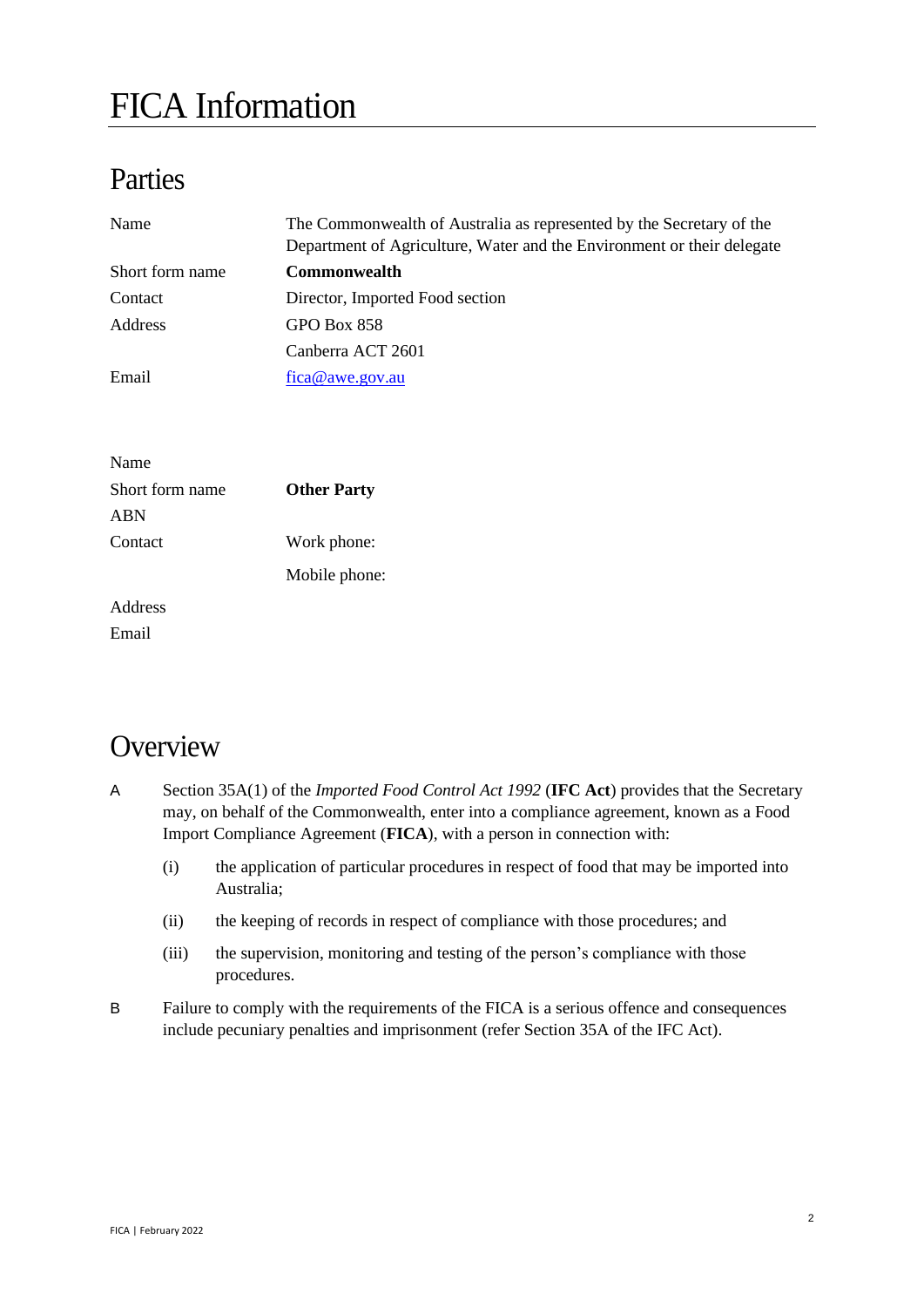## **Contents**

|                                                    | <b>FICA Information</b><br>$\boldsymbol{2}$               |    |  |  |
|----------------------------------------------------|-----------------------------------------------------------|----|--|--|
|                                                    | <b>Agreed Terms</b>                                       |    |  |  |
|                                                    | <b>Part 1 – FICA Terms</b>                                |    |  |  |
| 1.                                                 | Interpretation                                            | 4  |  |  |
| 2.                                                 | <b>Application of FICA</b>                                | 8  |  |  |
| 3.                                                 | <b>Other Party obligations</b>                            | 8  |  |  |
| 4.                                                 | <b>Certificate or assurance</b>                           | 8  |  |  |
|                                                    | <b>Part 2 – Procedures</b>                                |    |  |  |
| 5.                                                 | <b>Compliance System</b>                                  | 9  |  |  |
| 6.                                                 | <b>Premises requirements</b>                              | 11 |  |  |
| 7.                                                 | Food safety and compliance assessment requirements<br>12  |    |  |  |
| 8.                                                 | <b>Assurance requirements</b><br>13                       |    |  |  |
| 9.                                                 | <b>Responding to Commonwealth publications about Food</b> |    |  |  |
| 10.                                                | <b>Noncompliant Food</b>                                  | 14 |  |  |
| 11.                                                | Dealing with noncompliance                                | 16 |  |  |
| 12.                                                | <b>Subcontractors</b>                                     | 17 |  |  |
| <b>Part 3 – General Terms</b>                      |                                                           | 17 |  |  |
| 13.                                                | <b>Records</b>                                            | 17 |  |  |
| 14.                                                | <b>Notifiable events</b>                                  | 17 |  |  |
| 15.                                                | <b>Monitoring and compliance</b>                          | 18 |  |  |
| 16.                                                | 19<br><b>Fees and charges</b>                             |    |  |  |
| 17.                                                | <b>Indemnity</b>                                          | 19 |  |  |
| 18.                                                | <b>Confidentiality and privacy</b>                        | 19 |  |  |
| 19.                                                | <b>WHS Law</b>                                            | 20 |  |  |
| 20.                                                | <b>Suspension and cancellation</b>                        | 20 |  |  |
| 21.                                                | <b>Survival</b>                                           | 21 |  |  |
| 22.                                                | <b>Variation</b>                                          | 21 |  |  |
| 23.                                                | Notices and other communications                          | 21 |  |  |
| 24.                                                | <b>Miscellaneous</b>                                      | 22 |  |  |
|                                                    | <b>Signing page</b><br>23                                 |    |  |  |
|                                                    | <b>Schedule 1 - Authorised Personnel</b><br>25            |    |  |  |
| Schedule 2 – Food to which this FICA applies<br>25 |                                                           |    |  |  |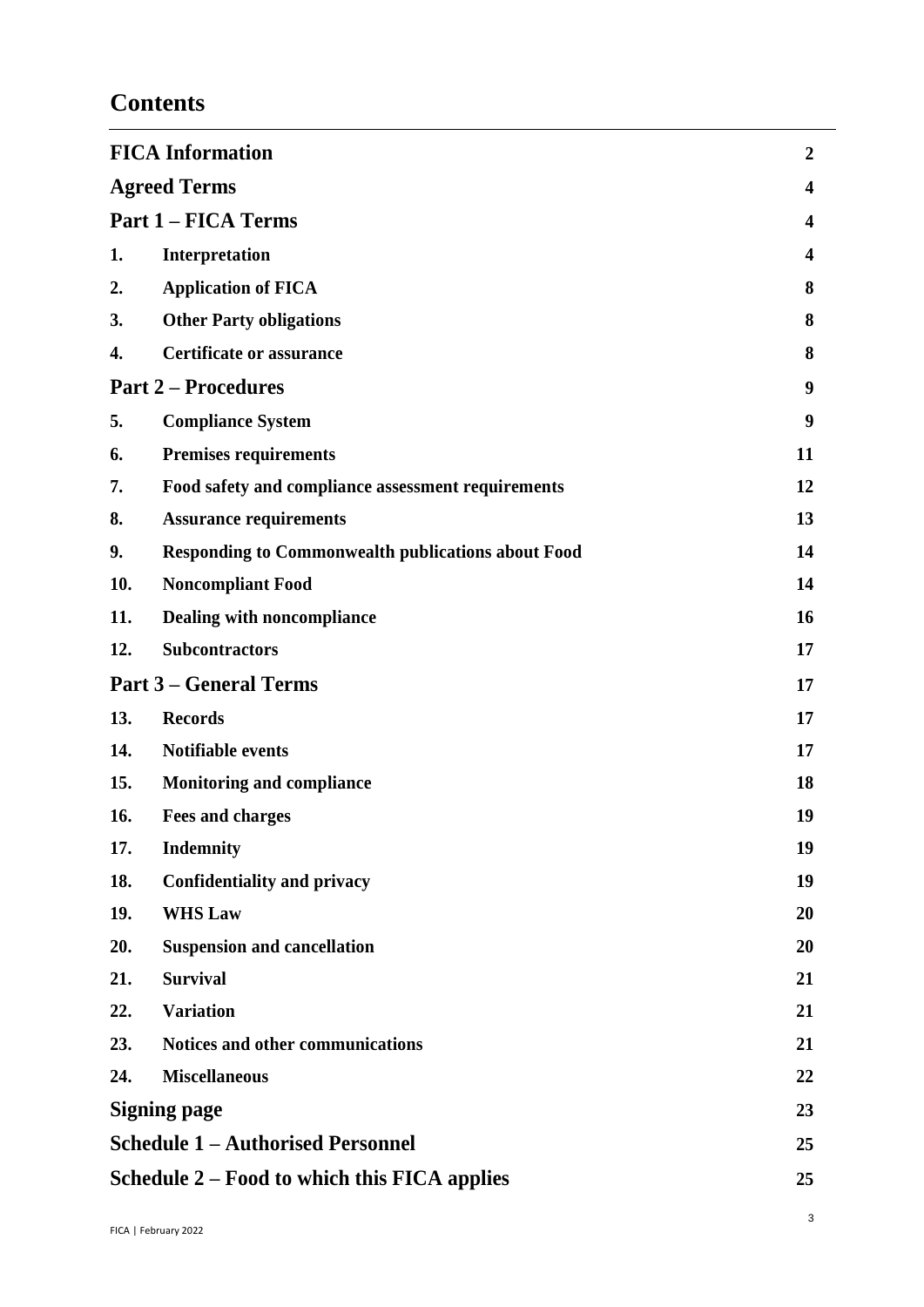## Part 1 – FICA Terms

## 1. Interpretation

### **1.1 Definitions**

In this FICA, except where the contrary intention is expressed, the following definitions are used:

| <b>Applicable Standard</b>  | The definition in subsection $3(1)$ of the IFC Act applies as follows:                                                                                                                                                                                                                                                                                                                                                            |  |  |
|-----------------------------|-----------------------------------------------------------------------------------------------------------------------------------------------------------------------------------------------------------------------------------------------------------------------------------------------------------------------------------------------------------------------------------------------------------------------------------|--|--|
|                             | applicable standard, in relation to particular food, or a particular<br>matter affecting food, at a particular time, means the national standard<br>in force in relation to that food or matter at that time.                                                                                                                                                                                                                     |  |  |
| <b>Appointed Analyst</b>    | a person that has been appointed by the Secretary under section 34 of the<br>IFC Act.                                                                                                                                                                                                                                                                                                                                             |  |  |
| <b>Approved Auditor</b>     | an Authorised Officer.                                                                                                                                                                                                                                                                                                                                                                                                            |  |  |
| <b>Authorised Officer</b>   | The definition in subsection $3(1)$ of the IFC Act applies as follows:                                                                                                                                                                                                                                                                                                                                                            |  |  |
|                             | authorised officer means:                                                                                                                                                                                                                                                                                                                                                                                                         |  |  |
|                             | (a)<br>the secretary; or                                                                                                                                                                                                                                                                                                                                                                                                          |  |  |
|                             | (b)<br>an APS employee in the Department appointed by the<br>Secretary under subsection $40(1)$ ; or                                                                                                                                                                                                                                                                                                                              |  |  |
|                             | a person appointed by the Secretary under subsection $40(2)$ .<br>(c)                                                                                                                                                                                                                                                                                                                                                             |  |  |
| <b>Authorised Personnel</b> | those Personnel listed in Schedule 1 who are authorised to give a<br>certificate, assurance or declaration that all Procedures have been<br>complied with in respect of FICA Food for the purposes of section 35A<br>of the IFC Act.                                                                                                                                                                                              |  |  |
| <b>Biosecurity Law</b>      | all Commonwealth legislation that regulates the import of goods to<br>Australia and export of goods from Australia. This includes, but is not<br>necessarily limited to the; Biosecurity Act 2015, Export Act 2020, Export<br>Control (Consequential Amendments and Transitional Provisions) Act<br>2020, IFC Act and Customs Act 1901, as amended from time to time and<br>includes all instruments made pursuant to those Acts. |  |  |
| <b>Competent Auditor</b>    | in relation to assessment of a Manufacturer's food safety and compliance<br>system, means a person who has the necessary abilities, experience,<br>qualifications and other attributes relevant to identifying risks associated<br>with the food safety and compliance system and the Food the subject of<br>the assessment.                                                                                                      |  |  |
| <b>Compliance System</b>    | the Other Party's Food Safety Compliance System, as required by clause<br>5.                                                                                                                                                                                                                                                                                                                                                      |  |  |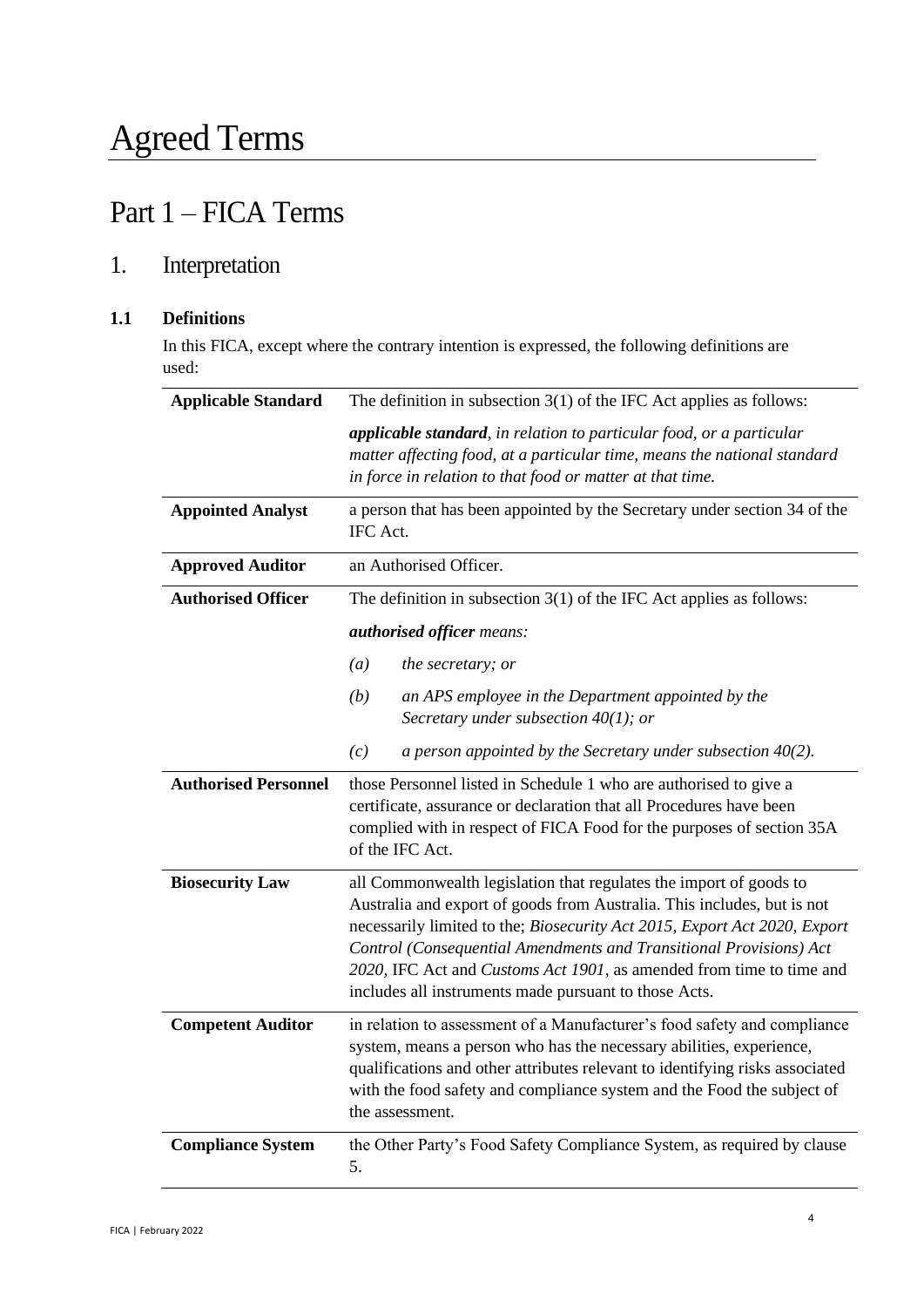| <b>Department</b>       | the Department of Agriculture, Water and the Environment and includes<br>any department, agency or authority of the Commonwealth which is<br>from time to time responsible for administering the IFC Act. |                                                                                                                                                                                                   |  |
|-------------------------|-----------------------------------------------------------------------------------------------------------------------------------------------------------------------------------------------------------|---------------------------------------------------------------------------------------------------------------------------------------------------------------------------------------------------|--|
| <b>Downgrading</b>      | in relation to Noncompliant Food means the food will no longer be used<br>for human consumption. Food, other than animal derived food (including<br>dairy products), may be used as animal feed.          |                                                                                                                                                                                                   |  |
| <b>FICA</b>             | this Food Import Compliance Agreement between the Commonwealth<br>and the Other Party, as amended from time to time.                                                                                      |                                                                                                                                                                                                   |  |
| <b>FICA Food</b>        |                                                                                                                                                                                                           | means the Food to which this FICA applies, as specified in Schedule 2.                                                                                                                            |  |
| <b>FICA Information</b> | Information about the Parties to this Food Import Compliance<br>Agreement set out at the beginning of the Agreement                                                                                       |                                                                                                                                                                                                   |  |
| Food                    | The definition in section 3A of the IFC Act applies as follows:                                                                                                                                           |                                                                                                                                                                                                   |  |
|                         | $(1)$ <b>Food</b> includes:                                                                                                                                                                               |                                                                                                                                                                                                   |  |
|                         | (a)                                                                                                                                                                                                       | any substance or thing of a kind used, capable of<br>being used, or represented as being for use, for<br>human consumption (whether it is live, raw prepared<br>or partly prepared); and          |  |
|                         | (b)                                                                                                                                                                                                       | any substance or thing of a kind used, capable of<br>being used, or represented as being for use, as an<br>ingredient or additive in a substance or thing referred<br>to in paragraph $(a)$ ; and |  |
|                         | (c)                                                                                                                                                                                                       | any substance used in preparing a substance or thing<br>referred to in paragraph $(a)$ ;                                                                                                          |  |
|                         | (d)                                                                                                                                                                                                       | chewing gum or an ingredient or additive in chewing<br>gum, or any substance used in preparing chewing<br>gum; and                                                                                |  |
|                         | (e)                                                                                                                                                                                                       | any substance or thing declared to be a food under a<br>declaration in force under section 6 of the Food<br>Standards Australia New Zealand Act 1991.                                             |  |
|                         | (It does not matter whether the substance, thing or chewing<br>gum is in a condition fit for human consumption).                                                                                          |                                                                                                                                                                                                   |  |
| <b>Food Inspection</b>  | The definition in subsection $3(1)$ of the IFC Act applies as follows:                                                                                                                                    |                                                                                                                                                                                                   |  |
| <b>Scheme</b>           | <b>Food Inspection Scheme</b> means the inspection scheme established by<br>regulations made under section $16$ .                                                                                         |                                                                                                                                                                                                   |  |
| Food that poses a risk  | The definition in subsection $3(2)$ of the IFC Act applies as follows:                                                                                                                                    |                                                                                                                                                                                                   |  |
| to human health         | Food poses a risk to human health if:                                                                                                                                                                     |                                                                                                                                                                                                   |  |
|                         | $(a)$ it contains:                                                                                                                                                                                        |                                                                                                                                                                                                   |  |
|                         | (i)                                                                                                                                                                                                       | pathogenic micro-organisms or their toxins; or                                                                                                                                                    |  |

<sup>1</sup> See Part 3 of the *Imported Food Control Regulations 2019.*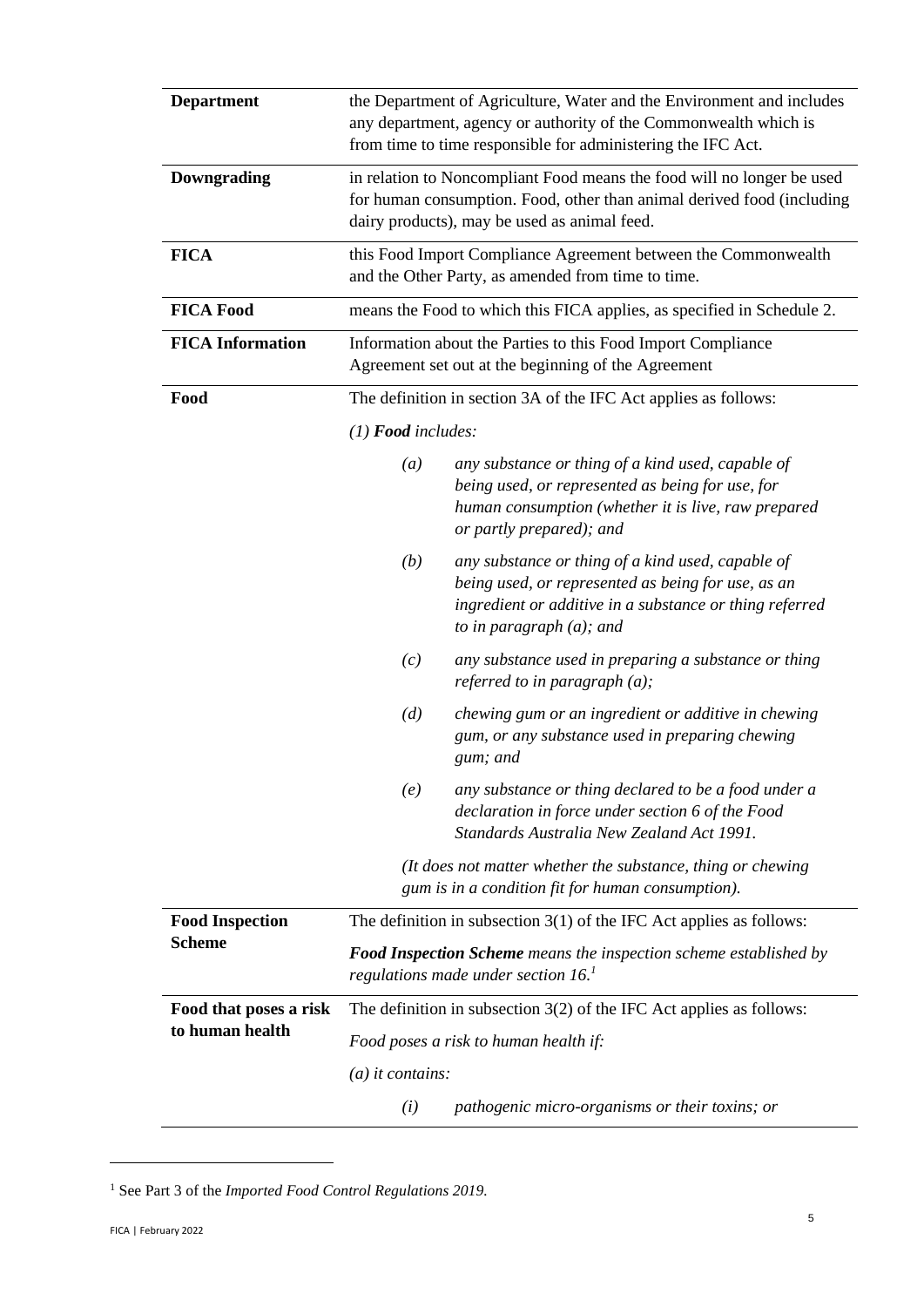|                             | (ii)                                                                                                                                                                                                                                                                                                                   | micro-organisms indicating poor handling; or                                                                                                                                |  |
|-----------------------------|------------------------------------------------------------------------------------------------------------------------------------------------------------------------------------------------------------------------------------------------------------------------------------------------------------------------|-----------------------------------------------------------------------------------------------------------------------------------------------------------------------------|--|
|                             | (iii)                                                                                                                                                                                                                                                                                                                  | non-approved chemicals or chemical residues; or                                                                                                                             |  |
|                             | (iv)                                                                                                                                                                                                                                                                                                                   | approved chemicals, or chemical residues, at greater<br>levels than permitted; or                                                                                           |  |
|                             | (v)                                                                                                                                                                                                                                                                                                                    | non-approved additives; or                                                                                                                                                  |  |
|                             | (vi)                                                                                                                                                                                                                                                                                                                   | approved additives at greater levels than permitted;<br>or                                                                                                                  |  |
|                             | (vii)                                                                                                                                                                                                                                                                                                                  | any other contaminant or constituent that may be<br>dangerous to human health; or                                                                                           |  |
|                             |                                                                                                                                                                                                                                                                                                                        | (b) it has been produced, processed, manufactured, stored, packed,<br>packaged or transported under conditions which render it dangerous or<br>unfit for human consumption. |  |
| <b>FSA</b>                  |                                                                                                                                                                                                                                                                                                                        | Food Safety and Compliance Assessment.                                                                                                                                      |  |
| <b>IFC Act</b>              | means the Imported Food Control Act 1992 as amended from time to<br>time.                                                                                                                                                                                                                                              |                                                                                                                                                                             |  |
| <b>IFC Regulations</b>      | means the regulations made under section 43 of the IFC Act.                                                                                                                                                                                                                                                            |                                                                                                                                                                             |  |
| <b>IFC Order</b>            | means the Imported Food Control Order 2019 as amended from time to<br>time or any other instrument made for the purposes of paragraph<br>$16(2)(a)$ of the IFC Act.                                                                                                                                                    |                                                                                                                                                                             |  |
| Law                         | any applicable statute, regulation, instrument, order, by-law, ordinance<br>or subordinate legislation in force from time to time in Australia,<br>whether made by a State, Territory, the Commonwealth, or a local<br>government, and includes the common law and rules of equity as<br>applicable from time to time. |                                                                                                                                                                             |  |
| Lot                         | The definition in section 5 of the IFC Regulations applies as follows:<br>means a quantity of food of a particular kind prepared or packed under<br>essentially the same conditions (ordinarily from a particular preparation<br>or package unit and during a particular time, usually not exceeding 24<br>hours).     |                                                                                                                                                                             |  |
| <b>Manufacturer</b>         | in relation to Food means the person who last processed or packaged the<br>Food before it was exported to Australia.                                                                                                                                                                                                   |                                                                                                                                                                             |  |
| <b>Material Variation</b>   | any variation of the Compliance System that affects or is capable of<br>affecting compliance with the FICA.                                                                                                                                                                                                            |                                                                                                                                                                             |  |
| <b>Noncompliant Food</b>    |                                                                                                                                                                                                                                                                                                                        | FICA Food that does not meet an Applicable Standard.                                                                                                                        |  |
| <b>Personal Information</b> | to time.                                                                                                                                                                                                                                                                                                               | has the same meaning as in the <i>Privacy Act 1988</i> as amended from time                                                                                                 |  |
| <b>Personnel</b>            |                                                                                                                                                                                                                                                                                                                        | in relation to a party, any natural person who is an employee, officer,<br>agent, or professional advisor of that party.                                                    |  |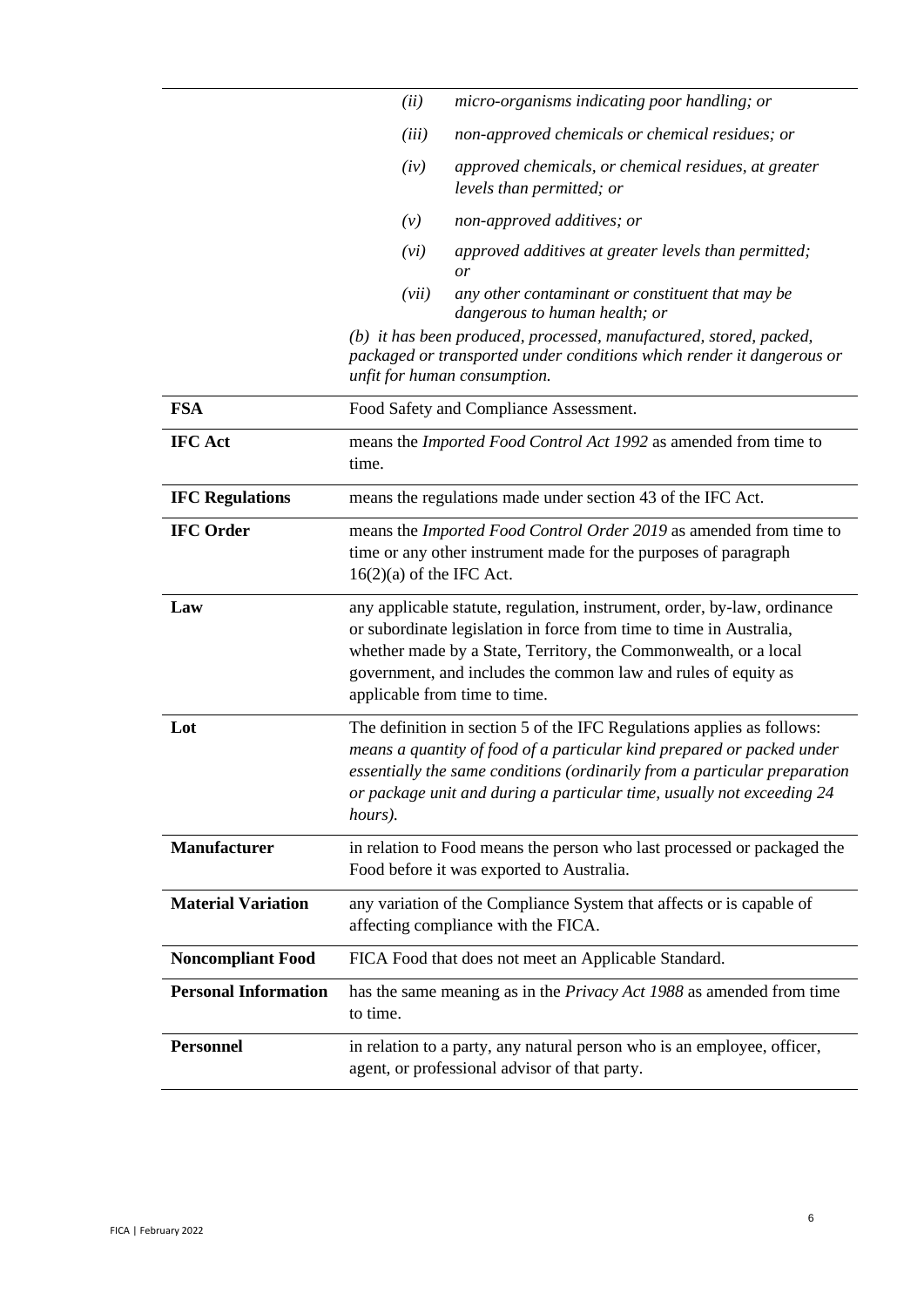| <b>Procedures</b>                                                        | means the procedures set out in Part 2 of this FICA.                                                                                                                                                    |  |
|--------------------------------------------------------------------------|---------------------------------------------------------------------------------------------------------------------------------------------------------------------------------------------------------|--|
| <b>Recognised Food</b><br><b>Safety Management</b><br><b>Certificate</b> | means:<br>a Recognised Foreign Government Certificate; or<br>a)<br>a certificate covered by a determination in force under subsection<br>b)<br>$18A(1)$ of the IFC Act.                                 |  |
| <b>Recognised Foreign</b><br>Government<br><b>Certificate</b>            | means a certificate covered by a determination in force under subsection<br>$18(1)$ of the IFC Act.                                                                                                     |  |
| <b>Risk Food</b>                                                         | FICA Food that would be classified as risk food by an order made under<br>section 10 of the IFC Regulations if this FICA did not apply to it.                                                           |  |
| <b>Schedule</b>                                                          | a schedule to this FICA.                                                                                                                                                                                |  |
| <b>Secretary</b>                                                         | means the Secretary of the Department of Agriculture, Water and the<br>Environment and includes any delegate.                                                                                           |  |
| <b>Surveillance Food</b>                                                 | FICA Food that would be classified as surveillance food under the IFC<br>Regulations if this FICA did not apply to it.                                                                                  |  |
| <b>WHS Law</b>                                                           | The Work Health and Safety Act 2011 (Commonwealth) and any<br>legislative instruments executed under that Act and any applicable work<br>health and safety legislation that applies to the Other Party. |  |

#### **1.2 Interpretation**

In this FICA, except where the contrary intention is expressed:

- (a) the singular includes the plural and vice versa, and a gender includes other genders;
- (b) another grammatical form of a defined word or expression has a corresponding meaning;
- (c) a reference to a clause, paragraph or schedule is to a clause or paragraph of, or schedule to, this FICA, and a reference to this FICA includes any schedule;
- (d) a reference to a document or instrument includes the document or instrument as novated, altered, supplemented or replaced from time to time;
- (e) a reference to a party is to a party to this FICA, and a reference to a party to a document includes the party's executors, administrators, successors and permitted assignees and substitutes;
- (f) a reference to a person includes a natural person, partnership, body corporate, association, governmental or local authority or agency or other entity;
- (g) a reference to a statute, ordinance, code or other law includes regulations and other instruments under it and consolidations, amendments, re-enactments or replacements of any of them;
- (h) the meaning of general words is not limited by specific examples introduced by **including, for example** or similar expressions;
- (i) a rule of construction does not apply to the disadvantage of a party because the party was responsible for the preparation of this FICA or any part of it;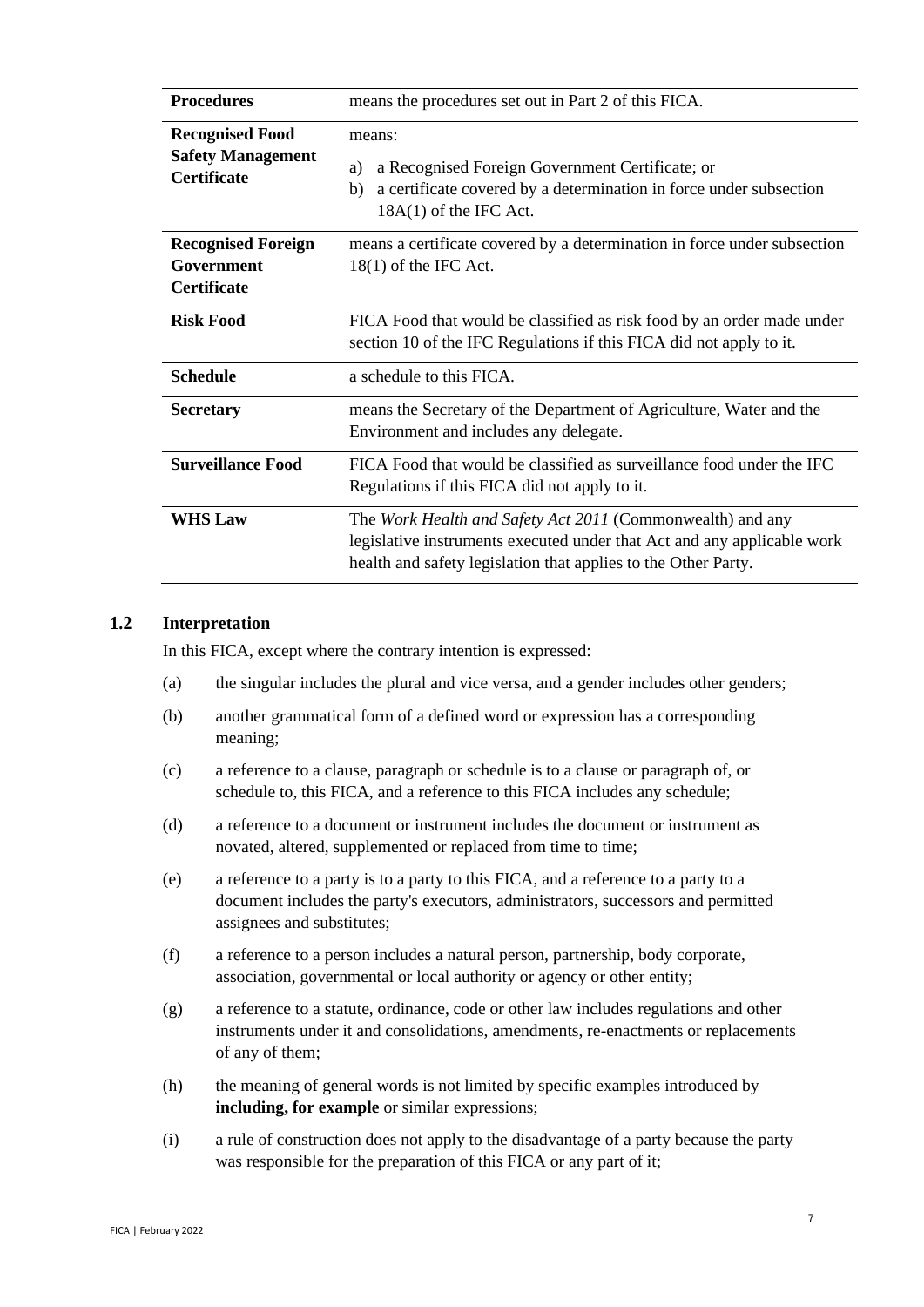(j) headings are for ease of reference only and do not affect interpretation.

## 2. Application of FICA

## **2.1 FICA period**

This FICA begins on the date of execution by both parties and continues unless cancelled in accordance with this FICA or the *Imported Food Charges (Collection) Act 2015*.

## **2.2 Application of FICA**

This FICA applies to Food imported by the Other Party as specified in Schedule 2.

## 3. Other Party obligations

The Other Party must:

- (a) apply the Procedures in respect of the FICA Food in accordance with this FICA; and
- (b) comply with all applicable Laws, including the IFC Act and WHS Law; and
- (c) comply with all applicable Commonwealth policies; and
- (d) comply with all directions made by an officer of the Commonwealth or an Authorised Officer; and
- (e) provide any information or assistance requested by an officer of the Commonwealth to the Commonwealth; and
- (f) keep the records set out in this FICA; and
- (g) otherwise act in accordance with the provisions of this FICA.

## 4. Certificate or assurance

For the purposes of section 35A(5) of the IFC Act, each person listed in Schedule 1 is authorised to give a certificate, assurance or declaration that all Procedures to which this FICA refers have been complied with in respect of FICA Food.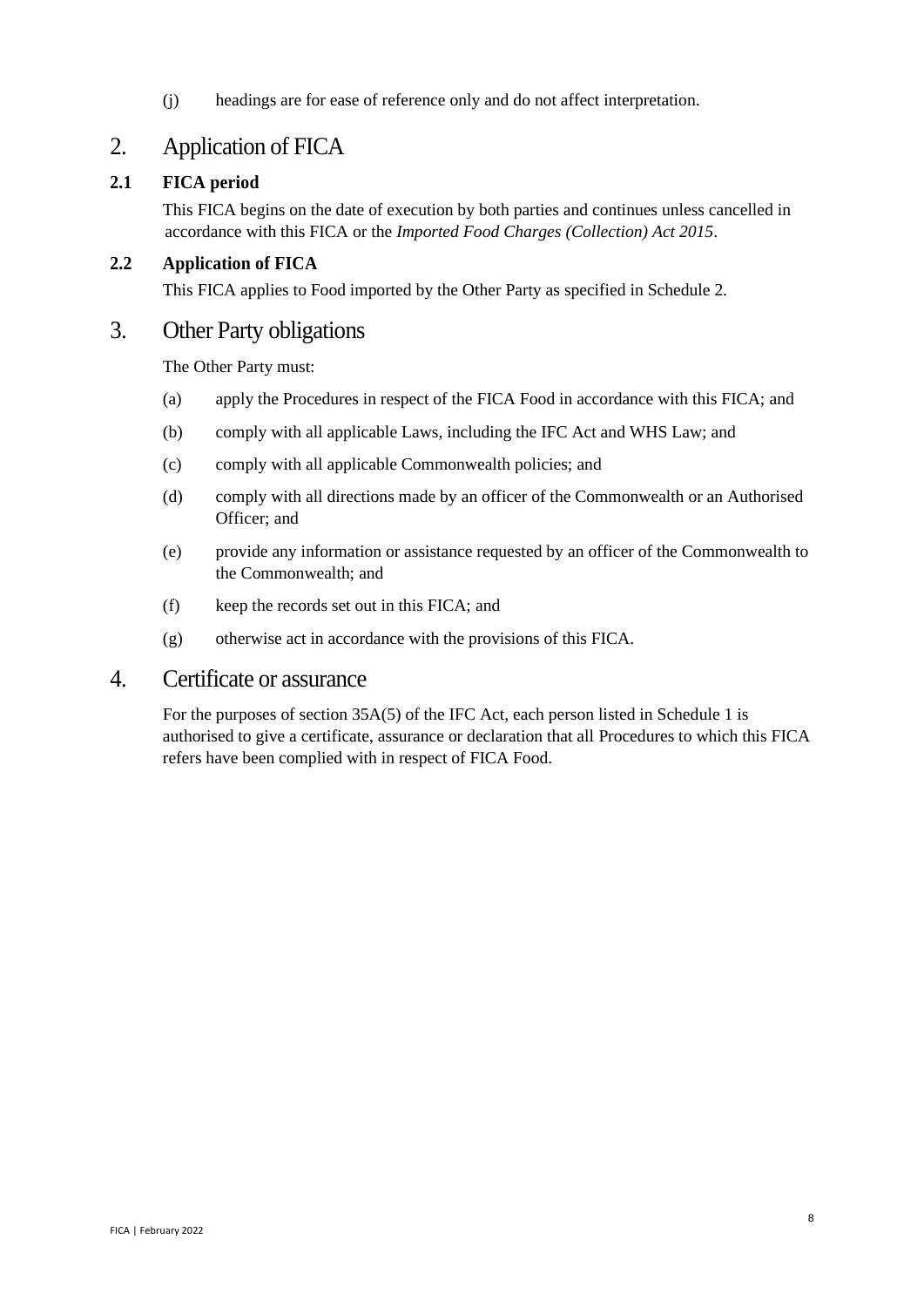## Part 2 – Procedures

## 5. Compliance System

### **5.1 Compliance System**

In relation to Food the Other Party imports or proposes to import, the Other Party must at all times have and implement a Compliance System that:

- (a) meets the requirements set out in and otherwise complies with this FICA; and
- (b) manages the risk of contraventions of the IFC Act, in particular sections 8 and 8A; and
- (c) ensures compliance with Biosecurity Law.

#### **5.2 Documenting the Compliance System**

- (a) The Compliance System must be documented clearly and concisely in an easily accessible electronic form, and must meet the following requirements:
	- (i) each document in the Compliance System must bear a unique identifier; and
	- (ii) contain an index of all documents that make up the Compliance System.
- (b) A complete copy of the fully documented Compliance System must be provided to the Commonwealth. When the Compliance System is varied in any way, an updated copy of the Compliance System must be provided to the Commonwealth.

#### **5.3 Compliance System requirements**

The Compliance System must:

- (a) prescribe adequate and effective measures to ensure that FICA Food imported by the Other Party complies with Applicable Standards and does not pose a risk to human health; and
- (b) allocate responsibilities and authority with respect to Food safety and compliance with this FICA and Biosecurity Law to appropriate Personnel and ensure these responsibilities are clearly communicated and understood; and
- (c) ensure that Personnel with responsibilities under this FICA, or who otherwise undertake activities that affect or may affect Food safety or compliance with Biosecurity Law, are competent, have the necessary abilities, experience, qualifications and other attributes relevant to identifying risks associated with FICA Food, and receive appropriate education and training in Food safety; and
- (d) clearly set out the resources that will be applied to manage Food safety risks and compliance with this FICA and Biosecurity Law; and
- (e) provide for the identification, secure storage, retrieval of and disposal of records.

#### **5.4 Internal review of Compliance System**

The Compliance System must provide for internal reviews of the Compliance System at least once every 12 months, with the review process at a minimum providing for:

- (a) assessment of the effectiveness of the Compliance System in managing Food safety and compliance with Applicable Standards; and
- (b) assessment of the Other Party's compliance with the requirements of the Compliance System and this FICA; and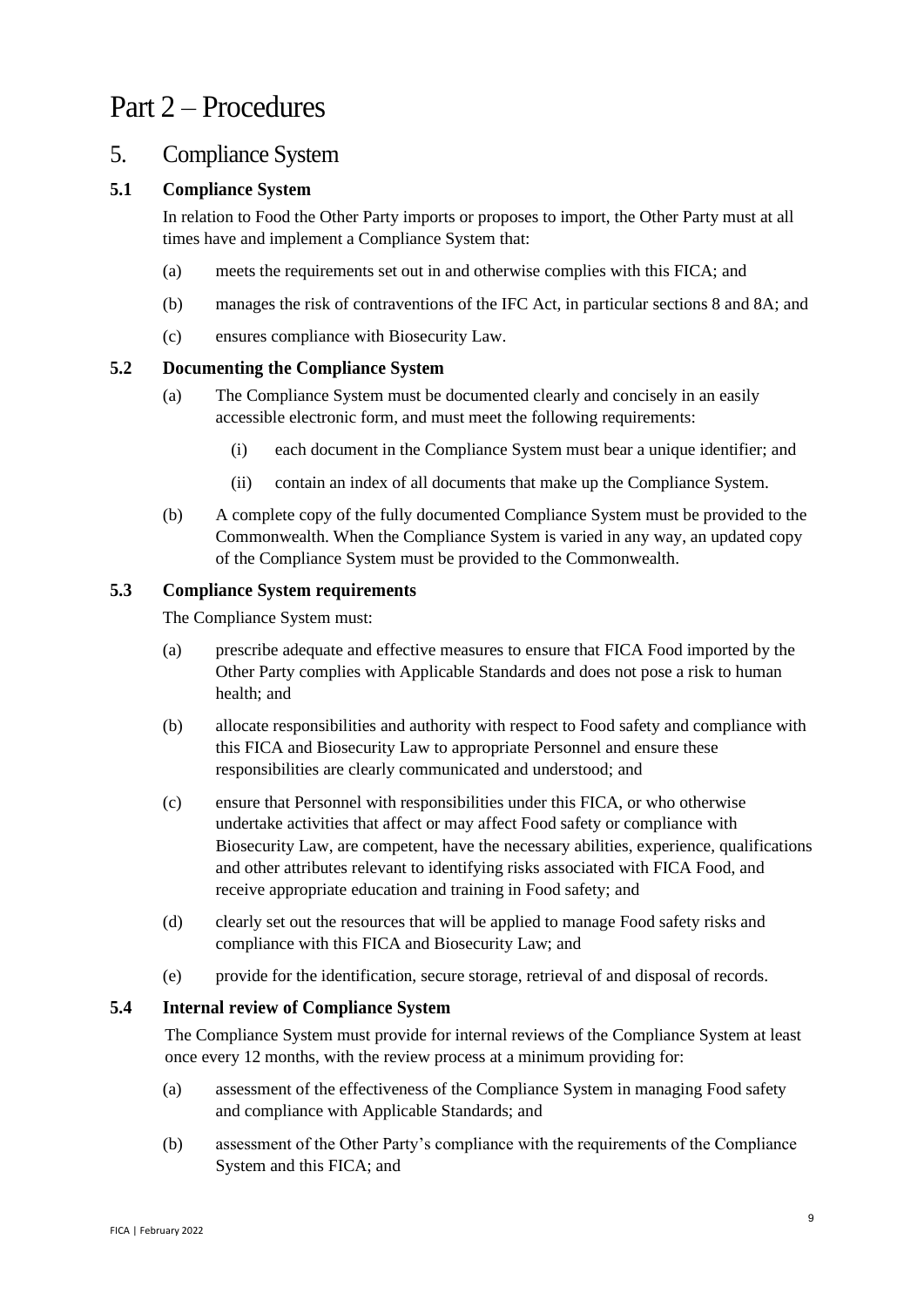- (c) specified Personnel who will conduct a review, ensuring that Personnel do not review their own work where possible; and
- (d) the scope of, and methods for, conducting a review; and
- (e) how results of a review are to be reported to the Other Party's senior management; and
- (f) use of the results of a review by the Other Party to facilitate continuous improvement of the Compliance System.

#### **5.5 Periodic food testing**

- (a) The Compliance System must provide for the periodic testing of imported FICA Food by an Appointed Analyst.
- (b) Risk Food that has been sourced from a specific Manufacturer during any 12 month period must be subjected to periodic testing at least once in that 12 month period.
- (c) The periodic testing of Risk Food required by clause 5.5(b) must at a minimum include those tests that are applied to Food that is classified as Risk Food under the Food Inspection Scheme, and which are listed from time to time on the Department's website or otherwise published by the Department.
- (d) Surveillance Food, that has been sourced from each Manufacturer, at a minimum, must be subjected to periodic testing at least once every three years.
- (e) The periodic testing of Surveillance Food required by clause 5.5(d) must at a minimum include those tests applied to Food that is classified as Surveillance Food under the Food Inspection Scheme and which are listed from time to time on the Department's website or otherwise published by the Department.

#### **5.6 Food Safety and Compliance Assessments**

The Compliance System must include appropriate measures, including periodic food testing in accordance with clause 5.5, to deal effectively with the risks identified in a Food Safety and Compliance Assessment (FSA) conducted in accordance with clause 7.

#### **5.7 Foreign Government Certificates**

The Compliance System must provide that the Other Party will ensure that each consignment of Risk Food is accompanied by a Recognised Foreign Government Certificate, if the consignment contains Risk Food of a kind that is required to be covered by a Recognised Foreign Government Certificate by an order made under the IFC Act.

#### **5.8 Food Safety Management Certificates**

The Compliance System must provide that the Other Party will ensure that each consignment of Risk Food is accompanied by a Recognised Food Safety Management Certificate, if the consignment contains Risk Food of a kind that is required to be covered by a Recognised Food Safety Management Certificate by an order made under the IFC Act.

#### **5.9 Release of Noncompliant Food**

The Compliance System must provide for the following where Noncompliant Food or Food that poses a risk to human health is released by the Other Party: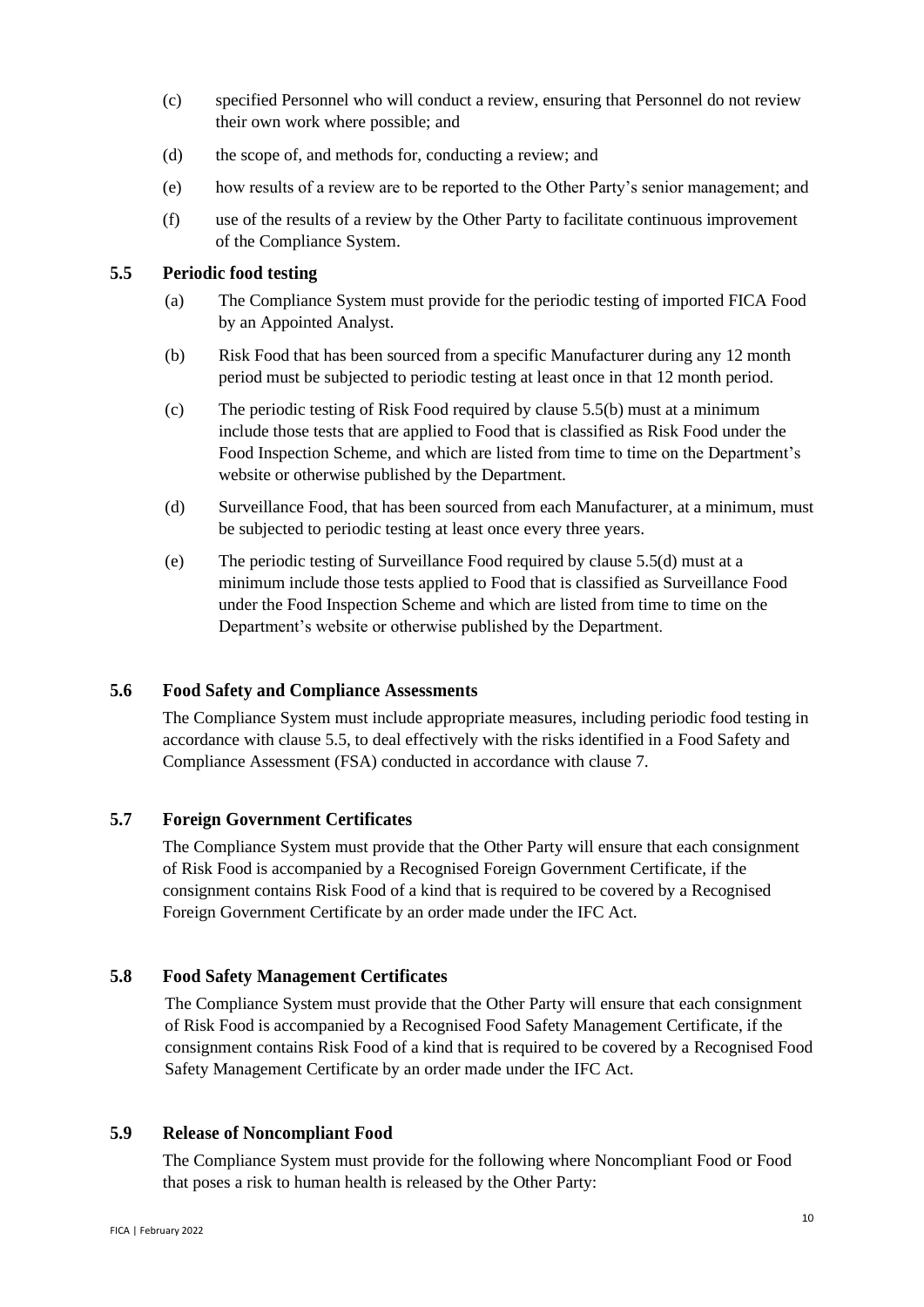- (a) notification of the Secretary, relevant State and Territory authorities with Food safety functions, and any other relevant persons; and
- (b) provision for a recall or withdrawal of the Noncompliant Food from sale or distribution; and
- (c) handling of recalled or withdrawn Noncompliant Food, including Noncompliant Food still held by the Other Party, subject to the requirements of this FICA.

#### **5.10 Traceability**

- (a) The Compliance System must provide for the tracing of imported Lots of FICA Food from each Manufacturer to possession and control by the Other Party and the sale or other disposal, delivery, export or destruction of the FICA Food.
- (b) Traceability records must be kept for the shelf life of the FICA Food or three years, whichever is shorter.

#### **5.11 Receival procedures**

The Other Party must ensure its receival procedures for imported FICA Food:

- (a) verify that the correct FICA Food, in the correct quantity, has been received; and
- (b) verify that all relevant and necessary documentation relating to the FICA Food, has been received for the consignment; and
- (c) check labelling on the FICA Food for compliance with Applicable Standards.

#### **5.12 Variation of Compliance System**

The Other Party may vary its Compliance System at any time, subject to the following notice requirements:

- (a) where the variation is a Material Variation notice of the variation and its impact on the Compliance System is provided to the Secretary a minimum of five Business Days before the variation comes into effect; or
- (b) where the variation is a Material Variation, and the variation is reasonably necessary to deal with a risk to human health – notice of the variation and its impact on the Compliance System is provided to the Secretary within 48 hours after the variation comes into effect.
- (c) where the variation is not a Material Variation notice setting out the details of the variation is provided to the Secretary within five business days after the variation comes into effect.

### 6. Premises requirements

#### **6.1 FICA Warehouse Register**

- (a) The Other Party must keep and provide the Commonwealth with an up to date FICA warehouse register that lists the name, location, contact officers and contact details for all warehouses involved in the importation of FICA Food by the Other Party.
- (b) The Other Party must notify the Commonwealth in writing by completing a FICA notification form, available on the Department's website, within five business days of any changes to the FICA warehouse register.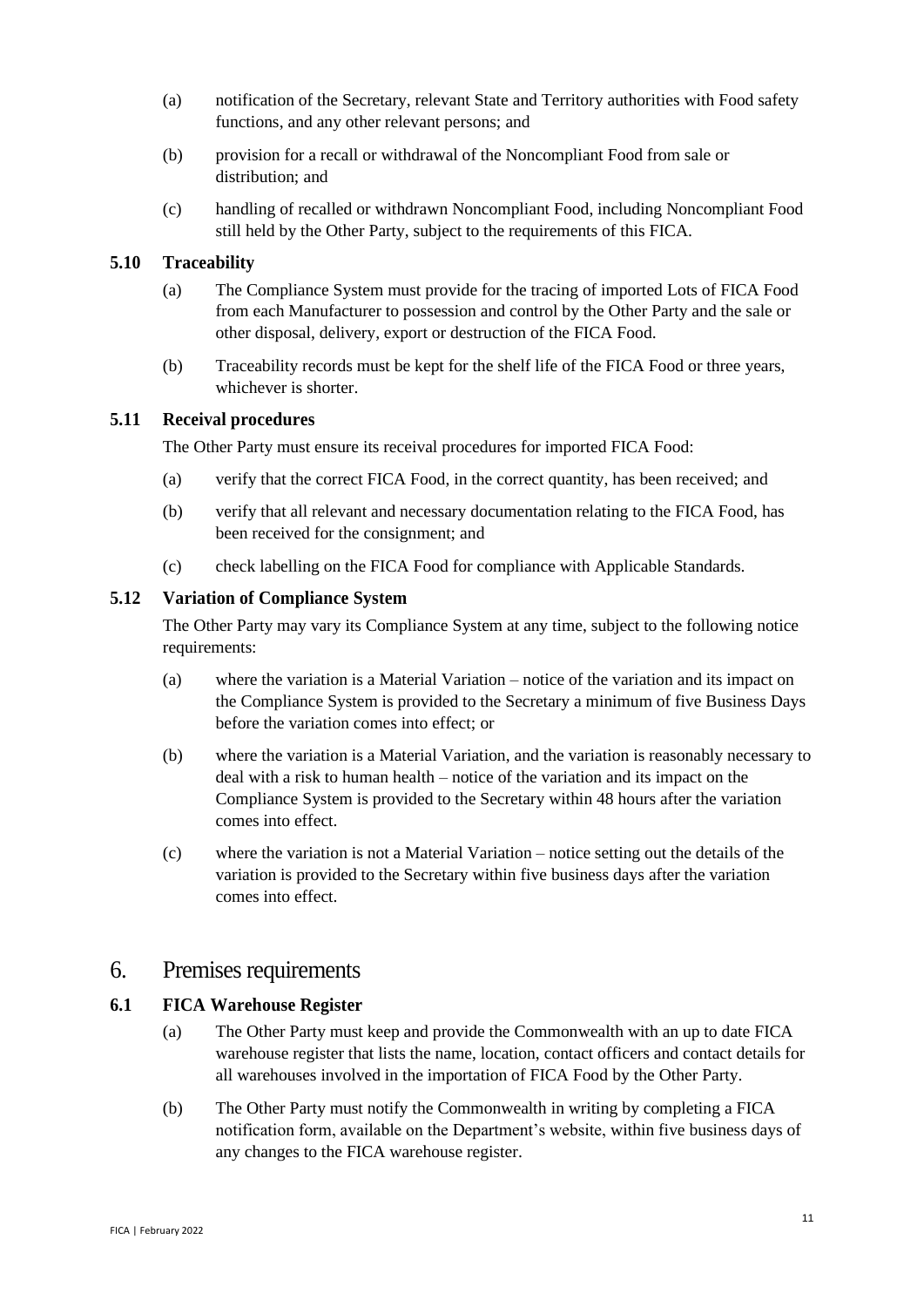#### **6.2 Premises and facilities**

The Other Party must ensure that:

- (a) all warehouses used for dealing with FICA Food are registered or licensed Food facilities with the relevant State or Territory food authority unless that authority has confirmed that registration or licensing is not required; and
- (b) visitors to any premises used for dealing with or treating FICA Food are properly supervised at all times.

#### **6.3 Direct delivery to customer**

Where imported FICA Food is delivered directly from the overseas supplier into a customer's warehouse, the Other Party must:

- (a) be able to demonstrate how it ensured compliance with the requirements in clause 5.11 above; and
- (b) notify the Commonwealth of any direct delivery to customer arrangement; and
- (c) keep a register of such arrangements for audit purposes.

## 7. Food safety and compliance assessment requirements

#### **7.1 Food safety and compliance assessment**

- (a) The Other Party must conduct a food safety and compliance assessment (FSA) that meets the requirements set out in clause 7.2 below for each kind of FICA Food before it imports that FICA Food.
- (b) Where something occurs that affects or may affect the FSA for a FICA Food, the Other Party must ensure that the FSA is reviewed and where necessary amended before the FICA Food is imported.

#### **7.2 FSA requirements**

- (a) A FSA must identify, for the particular kind of FICA Food to which it relates:
	- (i) the risks that the FICA Food will not comply with Applicable Standards; and
	- (ii) the risks that the FICA Food will pose a risk to human health.
- (b) In identifying risks, the Other Party must:
	- (i) assess the FICA Food against the Applicable Standards; and
	- (ii) at a minimum take into account the:
		- (A) name and description of the FICA Food; and
		- (B) composition of the FICA Food; and
		- (C) biological, chemical and physical characteristics of the FICA Food; and
		- (D) intended shelf life of the FICA Food; and
		- (E) conditions under which the FICA Food should and will be stored; and
		- (F) packaging of the FICA Food; and
		- (G) labelling of the FICA Food; and
		- (H) method to be used to distribute the FICA Food; and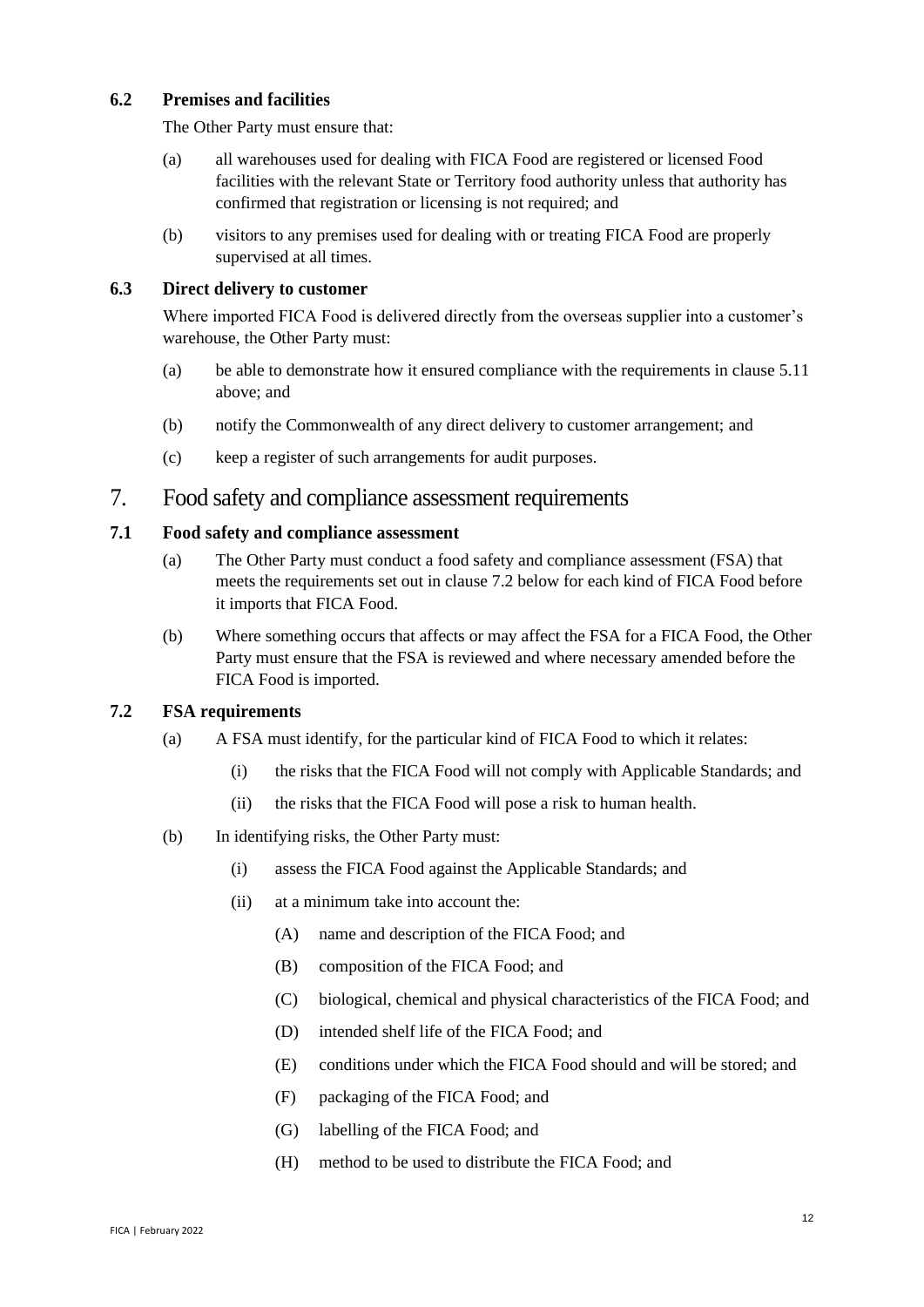- (I) supply chains through which the FICA Food will be imported; and
- (J) any imported food risk statements published by Food Standards Australia New Zealand that apply to the FICA Food; and
- (K) any information published by the department about the risks associated with the FICA Food.

## 8. Assurance requirements

#### **8.1 Manufacturer assurance**

Prior to importing FICA Food from a Manufacturer and then on an ongoing basis as set out in this clause 8, the Other Party must assess, or ensure an assessment of, the Manufacturer in accordance with the processes set out in subclause 8.2 to verify that the Manufacturer is capable of producing Food that complies with Applicable Standards, is safe for human consumption and does not pose a risk to human health.

#### **8.2 Assessment**

- (a) Where FICA Food imported from the Manufacturer is or includes Risk Food, the assessment in clause 8.1 must be conducted by the Other Party:
	- (i) satisfying itself by reasonable inquiry at least once every two years that the Manufacturer has a documented food safety management system (such as a Hazard Analysis Critical Control Point based system, ISO 22000, Safe Quality Food or British Retail Consortium accredited system); and
	- (ii) doing at least one of the following at least once every two years:
		- (I) conducting an audit of the Manufacturer's documented food safety management system at one or more of the sites where the FICA Food is manufactured or otherwise dealt with to assess the system's implementation and effectiveness; or
		- (II) arranging for an independent Competent Auditor to conduct the audit in subparagraph (i) above; or
		- (III) obtaining satisfactory evidence that an independent Competent Auditor has conducted an audit referred to in subparagraph (i) above and certified the Manufacturer's food safety management system.
- (b) Where FICA Food imported from the Manufacturer is Surveillance Food only, the assessment in clause 8.1 must be conducted by the Other Party:
	- (i) conducting the assessment processes in subparagraphs  $8.2(a)(i)$  and (ii) above; or
	- (ii) if it is not reasonably possible to meet the requirements of subparagraphs  $8.2(a)(i)$  and (ii) above, by satisfying itself by reasonable inquiry at least once every two years that the Manufacturer:
		- (I) is capable of producing the FICA Food to the Other Party's product specification, including compliance with relevant Applicable Standards, traceability, and ensuring that the Food does not pose a risk to human health; and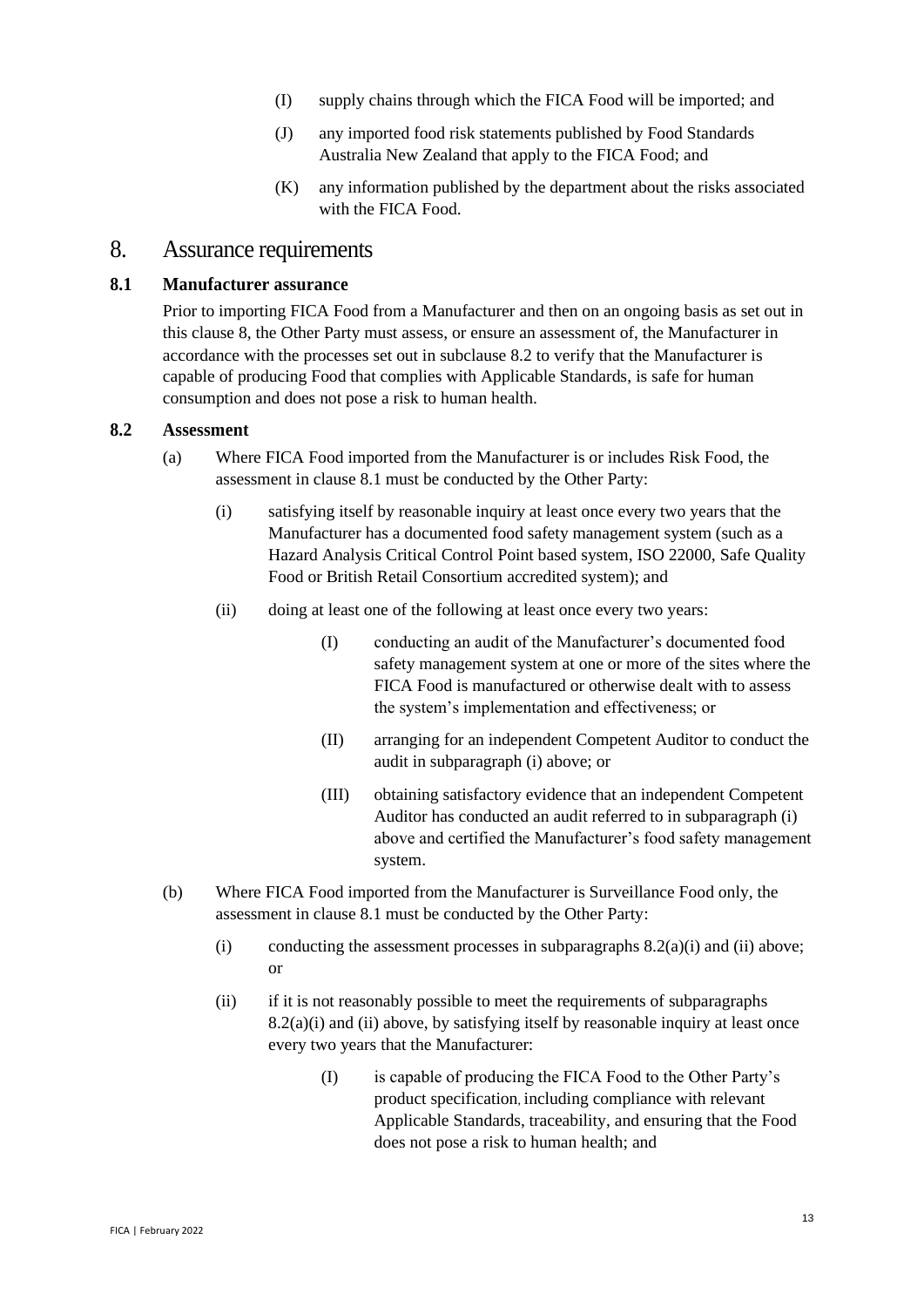(II) verifying that samples received from the Manufacturer comply with the product specification.

#### **8.3 Process control requirements**

The Other Party must take all reasonable steps to:

- (i) advise the Manufacturer of FICA Food which the Other Party imports of Applicable Standards; and
- (ii) ensure that FICA Food which the Other Party imports is secured and protected from contamination during shipping and storage so fitness for human consumption is not adversely affected.

## 9. Responding to Commonwealth publications about Food

#### **9.1 Commonwealth notifications**

The Other Party must:

- (a) retain evidence for monitoring of all publications from the Commonwealth of Food that fails inspection under the Food Inspection Scheme and changes to testing requirements under the Food Inspection Scheme, including Imported Food Notices and the monthly failing food report published on the Department's website; and
- (b) consider whether any variations to its Compliance System are required in response to Commonwealth publications; and
- (c) ensure its Compliance System addresses relevant hazards and risks identified in Commonwealth publications and obtains a Recognised Food Safety Management Certificate or a Recognised Foreign Government Certificate for the Risk Food requiring such certification as a condition of import.

### 10. Noncompliant Food

#### **10.1 Notice of Noncompliant Food, FICA Food that poses a risk to human health, or recalled FICA Food**

- (a) The Other Party must notify the Commonwealth in writing by completing a FICA notification form, available on the Department's website, as soon as it becomes aware of any of the following:
	- (i) FICA Food is Noncompliant Food because of the presence of a biological or chemical agent or contaminant; or
	- (ii) FICA Food is recalled, whether by order of a government agency, by the Other Party or by a retailer of the Food, because it poses a risk to human health or does not comply with Applicable Standards; or
	- (iii) FICA Food imported by the Other Party poses a risk to human health.
- (b) Notice must include the following about the Food:
	- (i) detailed particulars of the Food; and
	- (ii) what caused the Food to be Noncompliant Food, to pose a risk to human health, or to be recalled; and
	- (iii) current location of the Food; and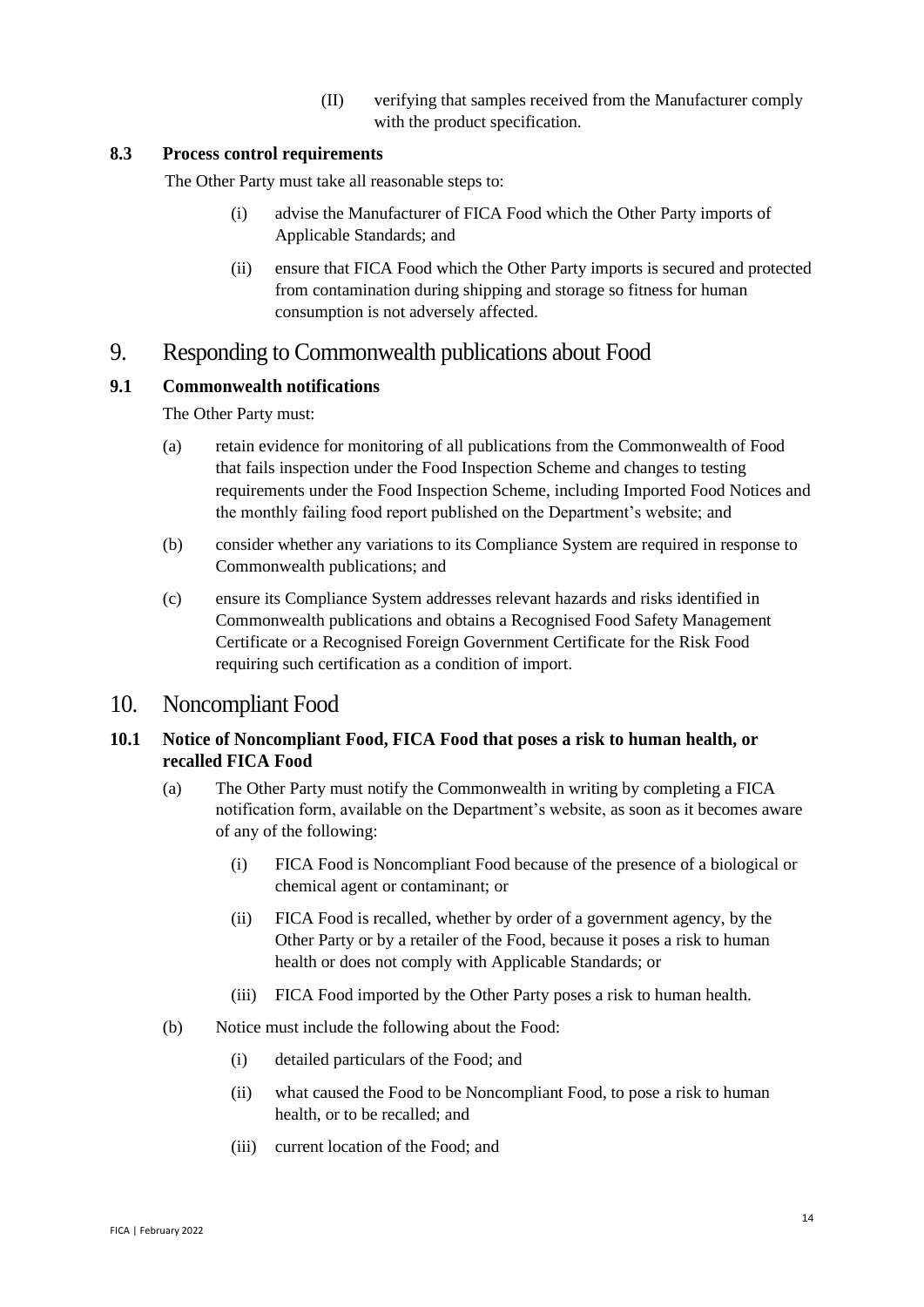- (iv) what action the Other Party proposes to take about the matter, having regard to clause 10.3 below; and
- (v) what action any other person concerned in the matter proposes to take, where known by the Other Party; and
- (vi) contact details of a person able to provide further information about the matter.

#### **10.2 Noncompliant Food or FICA Food that poses a risk to human health not to enter food chain**

- (a) Noncompliant Food or FICA Food that poses a risk to human health imported by the Other Party must not be released from the Other Party's possession or control unless approved by an Authorised Officer.
- (b) Subparagraph (a) does not apply where Food is Noncompliant Food only because of a failure to comply with an Applicable Standard relating to labelling, and the failure to comply with the relevant Applicable Standard is corrected by the Other Party prior to release.

#### **10.3 Dealing with Noncompliant Food, FICA Food that poses a risk to human health, or recalled FICA Food**

- (a) Subject to obtaining the approval specified in clause 10.3(b) Noncompliant Food, FICA Food that poses a risk to human health or recalled FICA Food in the Other Party's possession or control may only be dealt with by:
	- (i) being treated (including reprocessing or further processing using a validated recognised treatment) to ensure that the Food complies with Applicable Standards; or
	- (ii) being downgraded to Food not for human consumption; or
	- (iii) being exported; or
	- (iv) being destroyed;

in accordance with this clause 10, or as otherwise directed by an Authorised Officer.

- (b) The Other Party must obtain an Authorised Officer's written approval before dealing with Noncompliant Food, FICA Food that poses a risk to human health or recalled FICA Food which is in the Other Party's possession or control under clause 10.3(a).
- (c) Written approval under clause 10.3(b) may be given subject to conditions which must be complied with when dealing with Food under clause 10.3(a).
- (d) The Other Party must notify the department when Noncompliant Food, FICA Food that poses a risk to human health or recalled FICA Food has been dealt with under this clause 10.

#### **10.4 Treatment of Noncompliant Food**

Noncompliant Food must:

- (a) be treated by the Other Party as a unique Lot and not mixed with other Food for the treatment; and
- (b) not be released for human consumption unless verification testing has been carried out on the Food in accordance with the Compliance System and established that the Food complies with Applicable Standards and does not pose a risk to human health.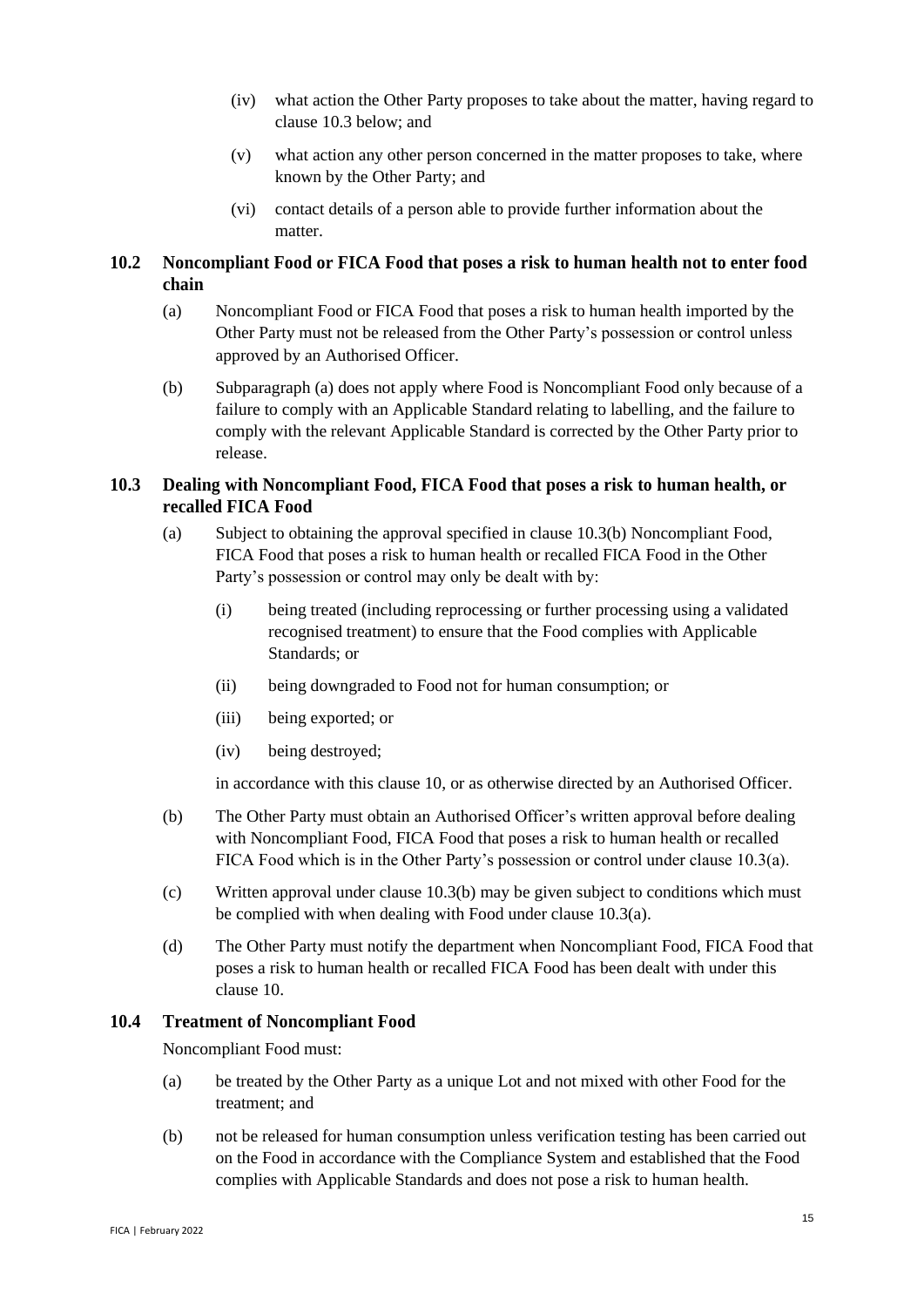#### **10.5 Downgrading of Noncompliant Food**

The Other Party must not downgrade:

- (a) animal derived FICA Food, including dairy products; and
- (b) Noncompliant Food unless approved by an Authorised Officer.

#### **10.6 Downgrading or destruction of Noncompliant Food**

- (a) FICA Food which is downgraded to Food not for human consumption or destroyed must be downgraded or destroyed in accordance with the requirements of the Biosecurity Law and relevant State or Territory laws.
- (b) The Other Party must keep records of FICA Food that is downgraded or destroyed that clearly specify the Food, Lot codes and quantity.

#### **10.7 Export of Noncompliant Food**

- (a) Noncompliant Food may only be exported to the country from which it was imported unless an Authorised Officer approves export to another country.
- (b) To obtain the approval of an Authorised Officer under clause 10.7(a), the Other Party must provide written acknowledgment from the government authority in the other country that demonstrates:
	- (i) the government authority is aware the Noncompliant Food does not comply with specified Applicable Standards or poses a specified risk to human health; and
	- (ii) that the Noncompliant Food may be imported into that country.
- (c) The Other Party must keep records of export of Noncompliant Food, which must include:
	- (i) relevant bills of lading specifying departure date, vessel name, port of loading, port of discharge, estimated date of arrival, container number and seal number; and
	- (ii) packing lists including Food description, Lot codes and quantity.

## 11. Dealing with noncompliance

- (a) Where any of the following occur, the Other Party must, as soon as practicable, take adequate and effective action to remedy the effects of the event and take steps to ensure that the event does not recur:
	- (i) the FICA is not complied with;
	- (ii) FICA Food that has been imported by the Other Party has breached an Applicable Standard in a material way;
	- (iii) FICA Food that has been imported by the Other Party poses a material risk to human health;
	- (iv) the Other Party has materially failed to comply with its obligations under a Biosecurity Law or a law of a State or Territory that relates to Food safety.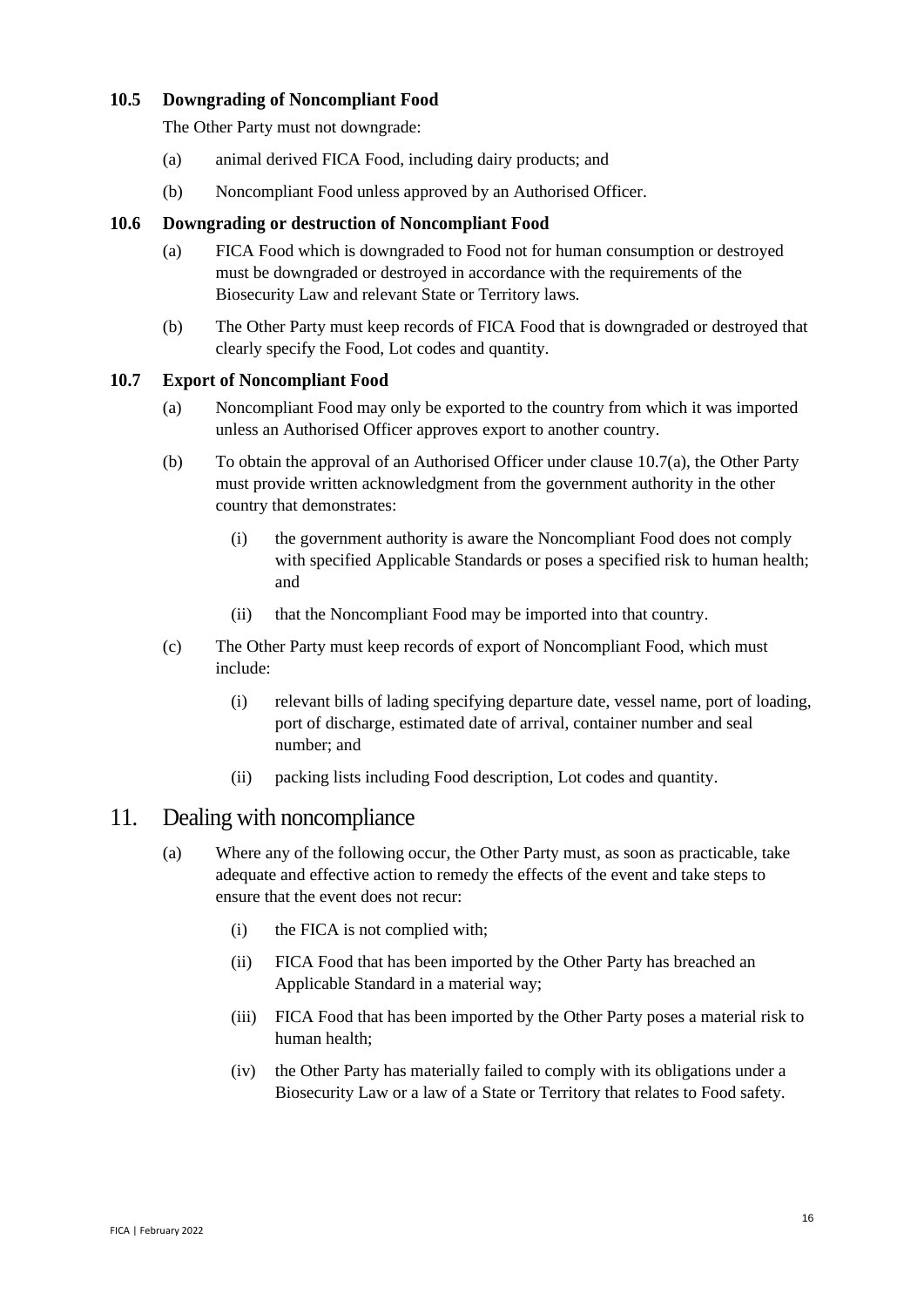### 12. Subcontractors

- (a) The Other Party must not subcontract the application of the Compliance System without the prior written approval of the Commonwealth. The Other Party must provide all information about the subcontractor reasonably requested by the Commonwealth.
- (b) The Other Party must ensure that any subcontractor approved by the Commonwealth complies with this FICA and all applicable Laws.
- (c) The Other Party is fully responsible for application of the Compliance System even if the Other Party subcontracts any aspect of the application of the Compliance System.
- (d) Where the Other Party subcontracts otherwise than in accordance with this clause 12, the Commonwealth may cancel this FICA, in accordance with clause 20.

## Part 3 – General Terms

## 13. Records

- (a) The Other Party must keep complete and accurate records of its activities that relate to the importation of and dealings with FICA Food, including a record of any failure by the Other Party to comply with this FICA.
- (b) Records must be kept:
	- (i) in writing and in a format that is legible; and
	- (ii) in a way that facilitates audits; and
	- (iii) at the address specified in the FICA Information or some other location approved by the Secretary; and
	- (iv) unless otherwise provided in this FICA for at least three years after the date of the transaction or event to which the record relates.
- (c) Records of all results of testing and analysis conducted under the FICA must be retained for a minimum period of three years.

## 14. Notifiable events

#### **14.1 Notifiable events**

- (a) The Other Party must notify the Commonwealth immediately if:
	- (i) the Other Party breaches a provision of the Biosecurity Law; or
	- (ii) the Other Party breaches a provision of a State or Territory law that relates to food safety; or
	- (iii) FICA Food imported by the Other Party breaches an Applicable Standard or poses a risk to human health; or
	- (iv) the Other Party being a corporation, there is any change in the direct or indirect beneficial ownership or control of the Other Party; or
	- (v) the Other Party ceases to carry on business; or
	- (vi) the Other Party ceases to be able to pay its debts as they become due; or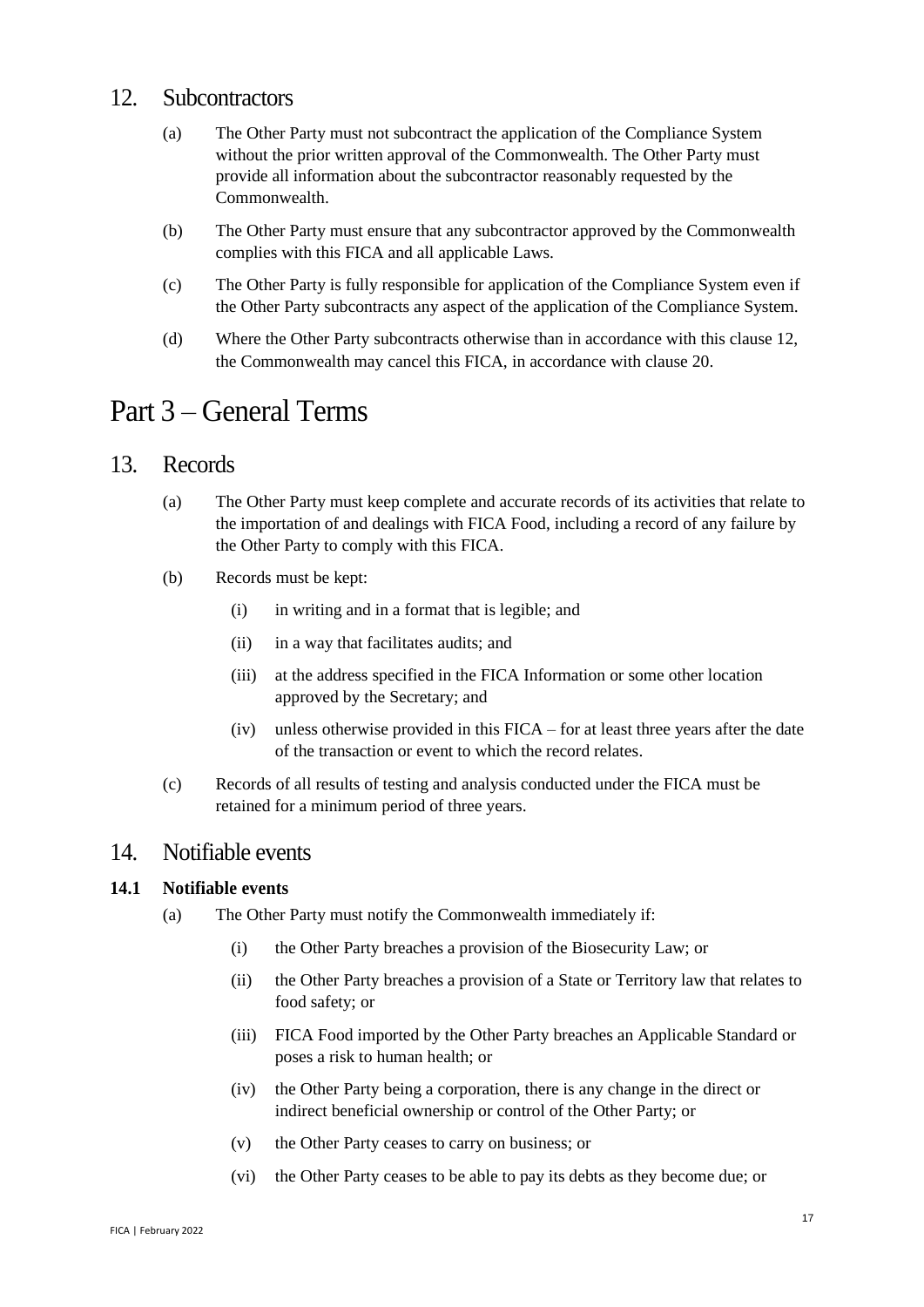- (vii) there is a change to any factors that do, will or could affect the capacity of the Other Party to comply with this Food Import Compliance Agreement, or the capacity of their associates(s) to comply where the Other Party ought to reasonably know about factors affecting the associate(s') capacity to comply; or
- (viii) the Other Party enters into liquidation or has a controller or managing controller or liquidator or administrator appointed; or
- (ix) the Other Party being a natural person is declared bankrupt or assigns his or her estate for the benefit of creditors; or
- (x) where the Other Party is a partnership, any step is taken to dissolve that partnership; or
- (xi) staff in management and control for the Other Party have an adverse change to their capacity to comply with this compliance agreement.

## 15. Monitoring and compliance

#### **15.1 Right to conduct audit**

An Approved Auditor may at any time conduct an audit to monitor the Other Party's compliance with this FICA.

#### **15.2 Access by the Commonwealth for audit purposes**

- (a) In order to conduct an audit for the purposes of this clause 15, an Approved Auditor may at any time:
	- (i) access any premises of or under the control of the Other Party, its employees, agents or subcontractors, with the consent of the occupier of the premises and to the extent relevant to the performance of the Other Party's obligations under this FICA; and
	- (ii) require the provision by the Other Party, its employees, agents or subcontractors, of records and information in a data format and storage medium accessible by the Approved Auditor by use of the Approved Auditor's existing computer hardware and software; and
	- (iii) inspect and copy documentation, books and records, however stored, in the custody or under the control of the Other Party, its employees, agents or subcontractors; and
	- (iv) require assistance in respect of any inquiry into or concerning the performance of the obligations under this FICA. For these purposes an inquiry includes any administrative or statutory review, audit or inquiry, any request for information directed to the Commonwealth, and any inquiry conducted by Parliament or any Parliamentary committee.
- (b) If an Approved Auditor requires access to premises of or under the control of the Other Party, its employees, agents or subcontractors for the purposes of this clause 15, the Other Party must ensure that consent to that access is given.
- (c) The Other Party and its employees, agents and subcontractors must provide access to its computer hardware and software to the extent necessary for the Approved Auditor to exercise their rights under this clause 15, and provide the Approved Auditor with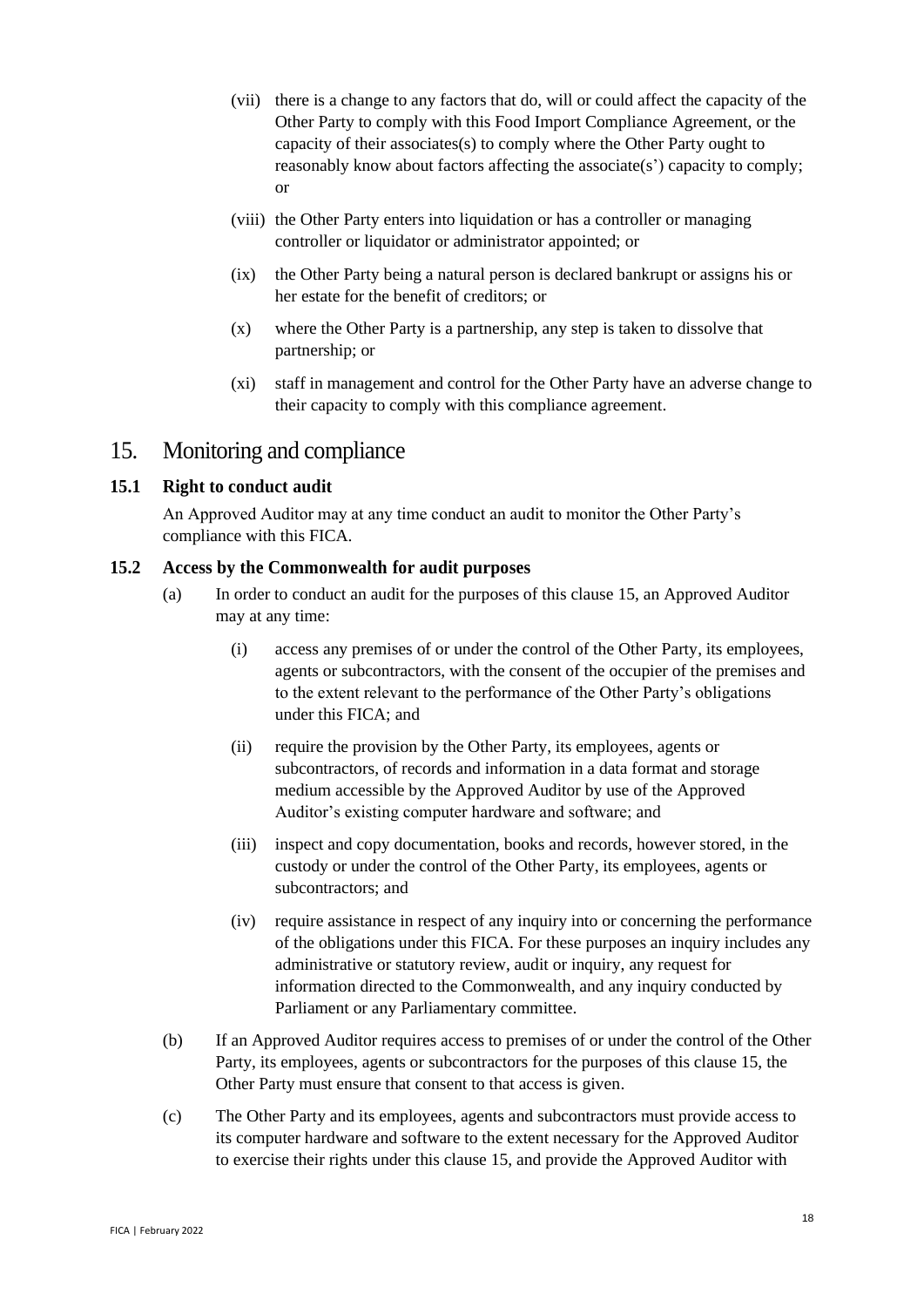any reasonable assistance requested by the Approved Auditor to use that hardware and software.

(d) The Other Party must ensure that its employees, agents and subcontractors cooperate fully and promptly with an audit conducted under this clause 15, and must provide any assistance requested by the Approved Auditor.

### 16. Fees and charges

- (a) The Commonwealth will charge in accordance with section 30 of the IFC Regulations, the *Imported Food Charges (Imposition - General) Act 2015* and the *Imported Food Charges (Collection) Act 2015*.
- (b) The Other Party must pay any fees or charges charged by the Commonwealth in accordance with the relevant legislation.

Note: This FICA may be suspended or revoked in accordance with the *Imported Food Charges (Collection) Act 2015* if the Other Party is liable to pay an imported food charge or late payment fee that is due and payable.

### 17. Indemnity

#### <span id="page-18-3"></span><span id="page-18-0"></span>**17.1 Indemnity**

- <span id="page-18-1"></span>(a) The Other Party will at all times indemnify, hold harmless and defend the Commonwealth, its officers, employees, and agents (referred to in this clause [17.1](#page-18-0) as those indemnified) from and against any loss or liability, including:
	- (i) loss of, or damage to, property of the Commonwealth;
	- (ii) claims by any person in respect of personal injury or death;
	- (iii) claims by any person in respect of loss of, or damage to, any property; and
	- (iv) costs and expenses including the costs of defending or settling any claim referred to in clause  $17.1(a)(ii)$  or clause  $17.1(a)(iii)$ ,

<span id="page-18-2"></span>arising out of or as a consequence of any breach of this FICA by the Other Party and any related entity, or negligence on the part of the Other Party or its Personnel or wrongful or unlawful act or omission on the part of the Other Party or its Personnel.

(b) The Other Party's liability to indemnify those indemnified under clause [17.1\(a\)](#page-18-3) will be reduced proportionally to the extent that any negligent act or omission of those indemnified contributed to the loss.

## 18. Confidentiality and privacy

The Commonwealth may disclose information, including confidential information and Personal Information, provided by the Other Party:

- (a) to its advisers or employees solely in order to comply with obligations, or to exercise rights, under this FICA; or
- (b) to internal management Personnel, solely to enable effective management or auditing of the Procedures and associated activities under this FICA; or
- (c) to the responsible Minister; or
- (d) to a House or Committee of the Parliament of the Commonwealth of Australia; or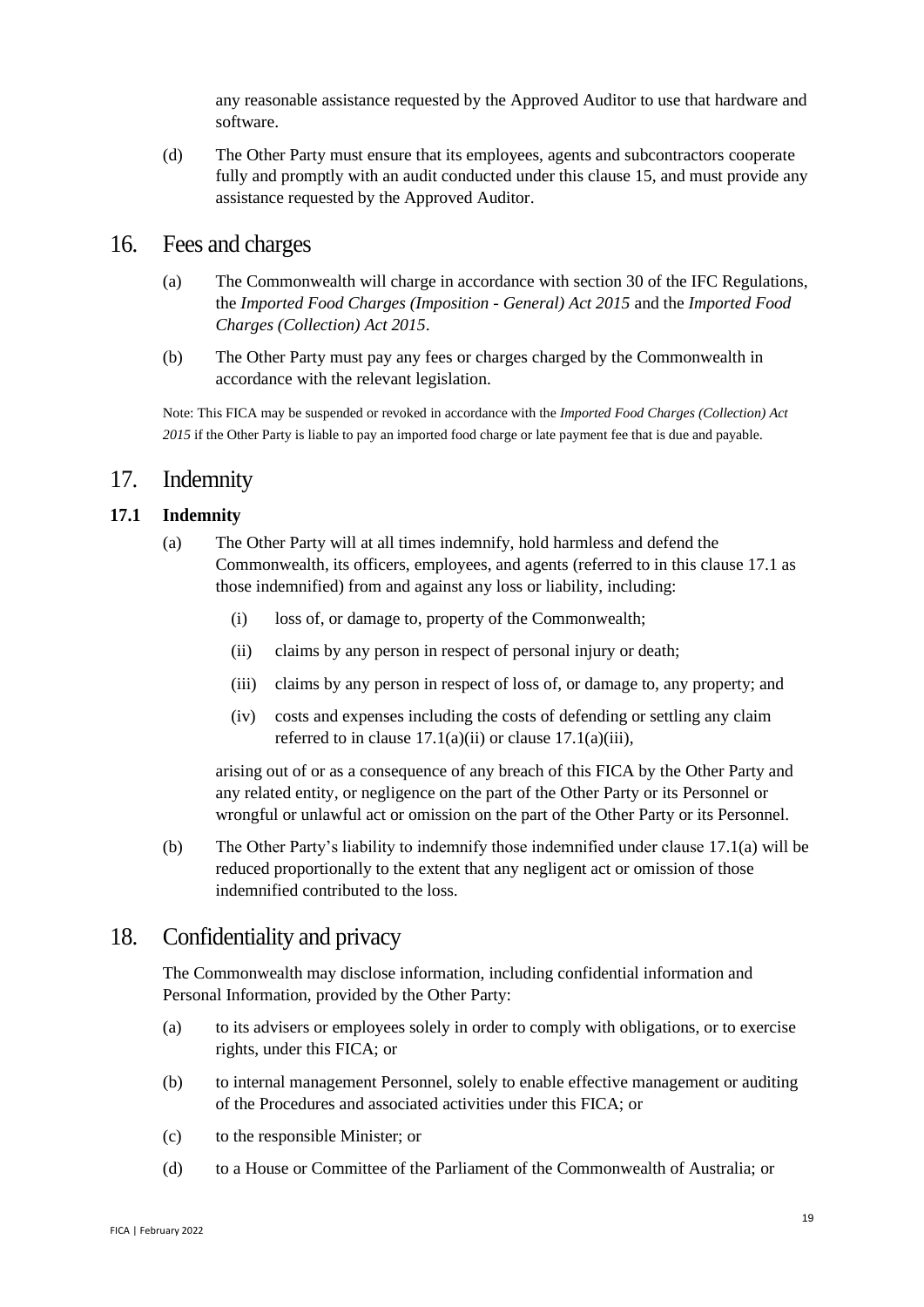- (e) to another Commonwealth agency, where this services the Commonwealth's legitimate interests; or
- (f) to a State or Territory agency, where necessary for Food safety compliance; or
- (g) to the Auditor General, Ombudsman or Privacy Commissioner; or
- (h) if required by Law to disclose the information.

## 19. WHS Law

- (a) The Other Party must comply with applicable WHS Law, including in respect of any Approved Auditor who accesses any premises of or under the control of the Other Party pursuant to clause 15 of this agreement.
- (b) The Other Party must take all reasonable steps to assist the Commonwealth meet its obligations under WHS Law, including providing any relevant information as reasonably requested by the Commonwealth in respect of any injury or health and safety incident involving an Approved Auditor.

## 20. Suspension and cancellation

Note: see also section 12 of the *Imported Food Charges (Collection) Act 2015*.

#### **20.1 Suspension**

- (a) The Secretary may, where satisfied it is necessary to achieve the purposes of the IFC Act, at any time, by notice, immediately suspend the operation of this FICA, or a part of this FICA, for the period of time specified in the notice or until the happening of an event specified in the notice.
- (b) On suspension of this FICA, or part of this FICA, any Food imported by the Other Party which is covered by the part of the FICA which is suspended, ceases to be classified as FICA Food and will be subject to inspection in accordance with the Food Inspection Scheme set out in the IFC Regulations for the duration of the suspension.
- (c) The Other Party must continue to comply with any directions given by an Authorised Officer.
- (d) The Secretary may, by notice, revoke the suspension of the FICA at any time.

#### **20.2 Cancellation for convenience**

(a) The Secretary may at any time, by notice, cancel this FICA.

#### **20.3 Cancellation for breach**

- (a) Without limiting any other rights the Commonwealth has under this FICA, the Secretary may cancel this FICA effective immediately by giving notice to the Other Party if:
	- (i) the Other Party breaches a provision of this FICA where that breach is incapable of remedy; or
	- (ii) the Other Party breaches any provision of this FICA and fails to remedy the breach within 14 days or the period specified in the notice after receiving notice requiring it to do so; or
	- (iii) a notifiable event specified in clause 14.1 occurs and the event poses an ongoing risk to human health.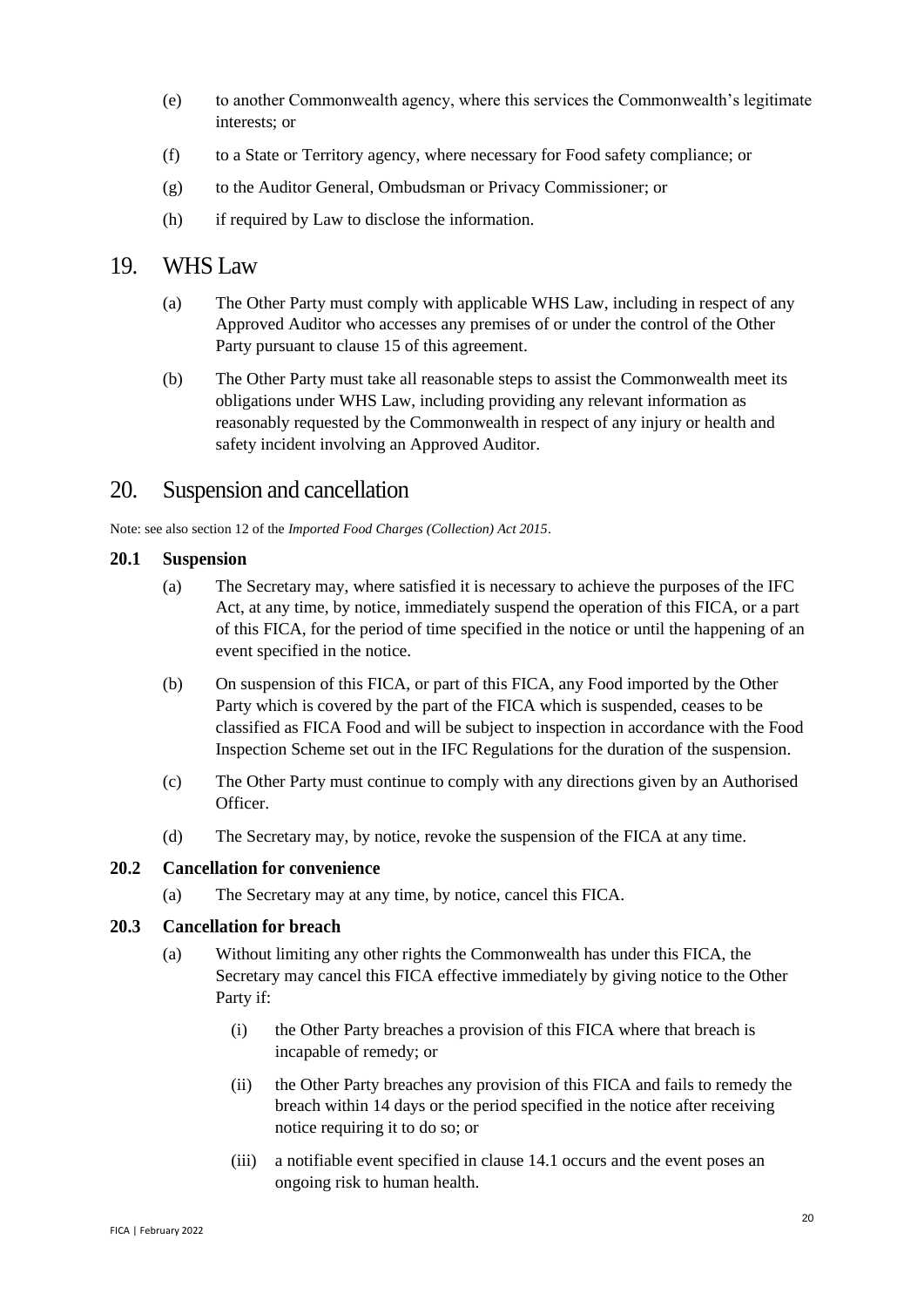#### **20.4 Consequences of cancellation**

- (a) On cancellation of this FICA, Food imported by the Other Party ceases to be classified as FICA Food for the purposes of the IFC Act, in accordance with the Food Inspection Scheme.
- (b) The Commonwealth is not liable for any loss suffered by or claim against the Other Party as a result of cancellation under this clause.
- (c) If this FICA is cancelled under clause 20, the Other Party is liable for reasonable costs actually incurred by the Commonwealth and directly attributable to the cancellation.

## 21. Survival

The following provisions survive the cancellation or expiry of this FICA:

- (a) clause 13 (records);
- (b) clause 16 (fees);
- (c) clause 17 (indemnity);
- (d) clause 18 (confidentiality and privacy);
- (e) clause 20 (suspension and cancellation).

## 22. Variation

- (a) The Secretary may at any time, by notice in writing, vary this FICA.
- (b) Any variation will take effect from the date specified in the notice.

### 23. Notices and other communications

#### <span id="page-20-0"></span>**23.1 Service of notices**

A notice must be:

- (a) in writing, in English and signed by a person duly authorised by the sender; and
- (b) hand-delivered or sent by prepaid post or email to the recipient's address for notices specified in the FICA Information.

#### **23.2 Effective on receipt**

A notice given in accordance with clause [23.1](#page-20-0) takes effect when it is taken to be received (or at a later time specified in it), and is taken to be received:

- (a) if hand delivered, on delivery; or
- (b) if sent by prepaid post, after five business days; or
- (c) if sent by email, at the time of receipt under the *Electronic Transactions Act 1999*  (Cth);

but if the delivery, receipt or transmission is not on a business day or is after 5.00pm on a Business Day, the notice is taken to be received at 9.00am on the next business day.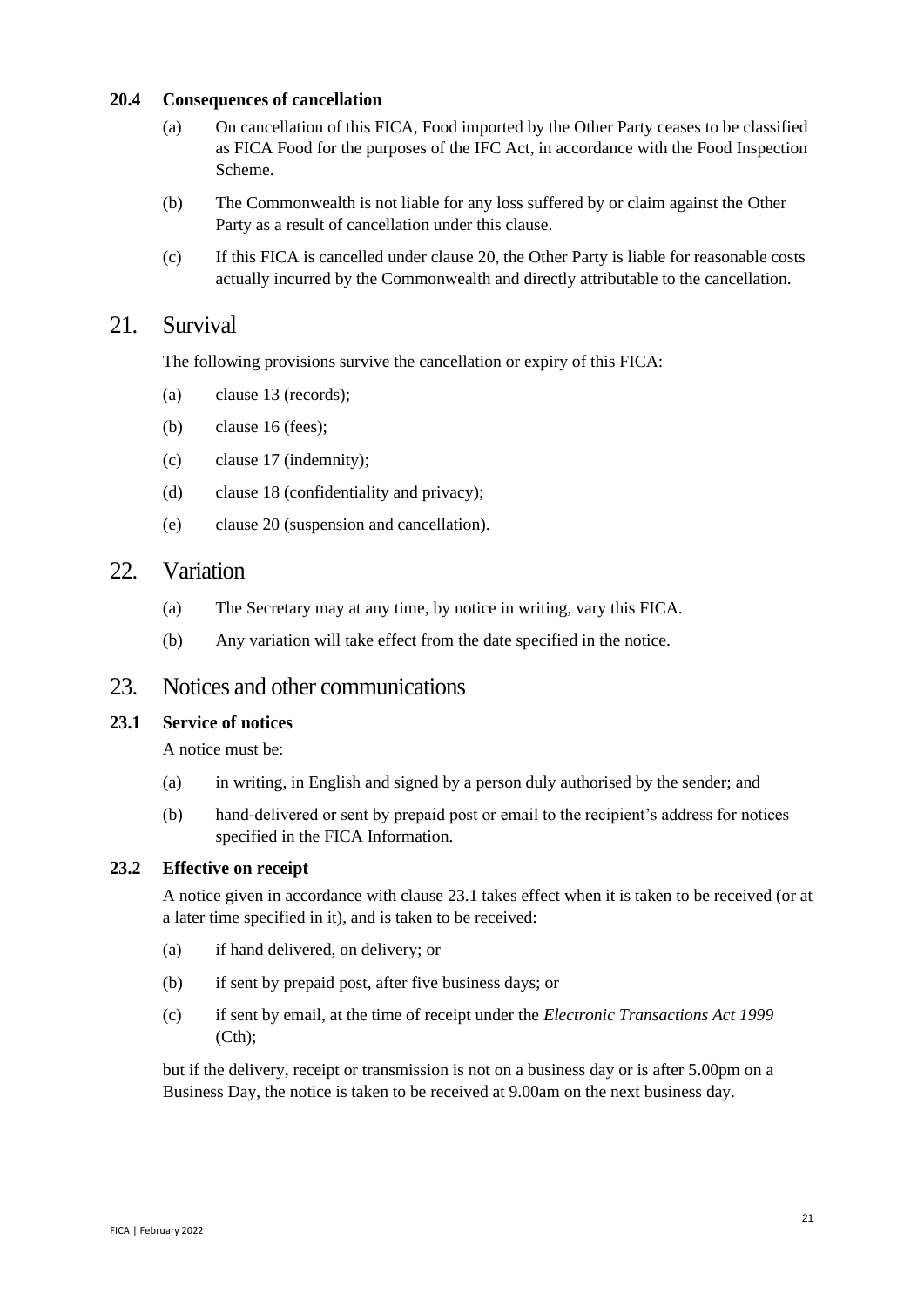## 24. Miscellaneous

#### **24.1 Assignment and novation**

The Other Party must not assign its rights or novate its rights and obligations under this FICA.

#### **24.2 Costs**

Each party must pay its own costs of negotiating, preparing and executing this FICA.

#### **24.3 Counterparts**

This FICA may be executed in counterparts. All executed counterparts constitute one document.

#### **24.4 Entire agreement**

This FICA constitutes the entire agreement between the parties in connection with its subject matter and supersedes all previous agreements or understandings between the parties in connection with its subject matter.

### **24.5 Further action**

Each party must do, at its own expense, everything reasonably necessary (including executing documents) to give full effect to this FICA and any transaction contemplated by it.

#### **24.6 Relationship**

- (a) The parties must not represent themselves, and must ensure that their officers, employees, agents and subcontractors do not represent themselves, as being an officer, employee, partner or agent of the other party, or as otherwise able to bind or represent the other party.
- (b) This FICA does not create a relationship of employment, agency or partnership between the parties.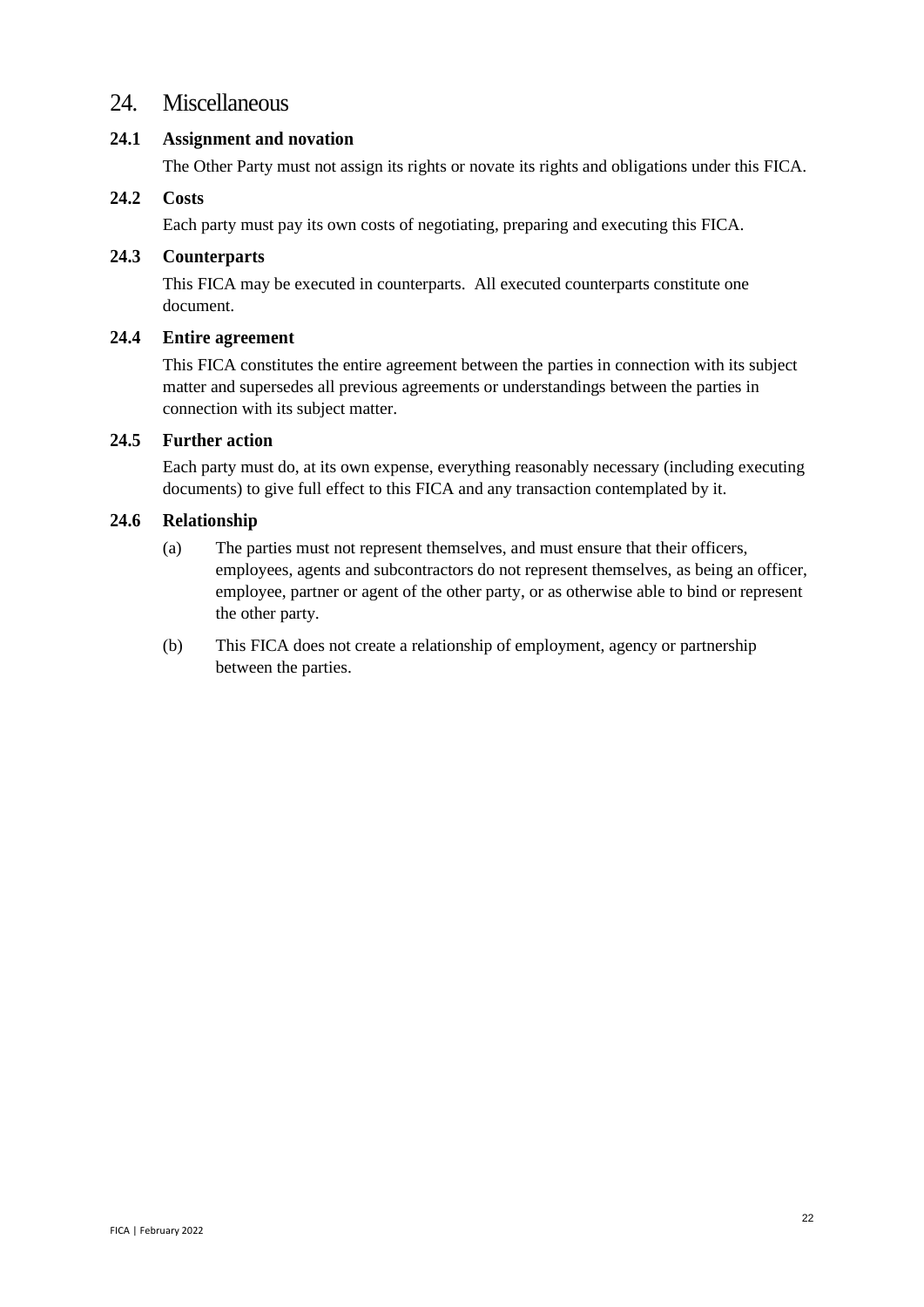## Signing page **EXECUTED** as an agreement.

**Signed** for and on behalf of the **Commonwealth of Australia as represented by the Secretary of the Department of Agriculture, Water and the Environment** by their duly authorised delegate in the presence of

| Signature of witness              | Signature of delegate        |  |
|-----------------------------------|------------------------------|--|
| Name of witness (print)           | Name of delegate (print)     |  |
|                                   | Position of delegate (print) |  |
| Date executed by the Commonwealth |                              |  |

/ / 2022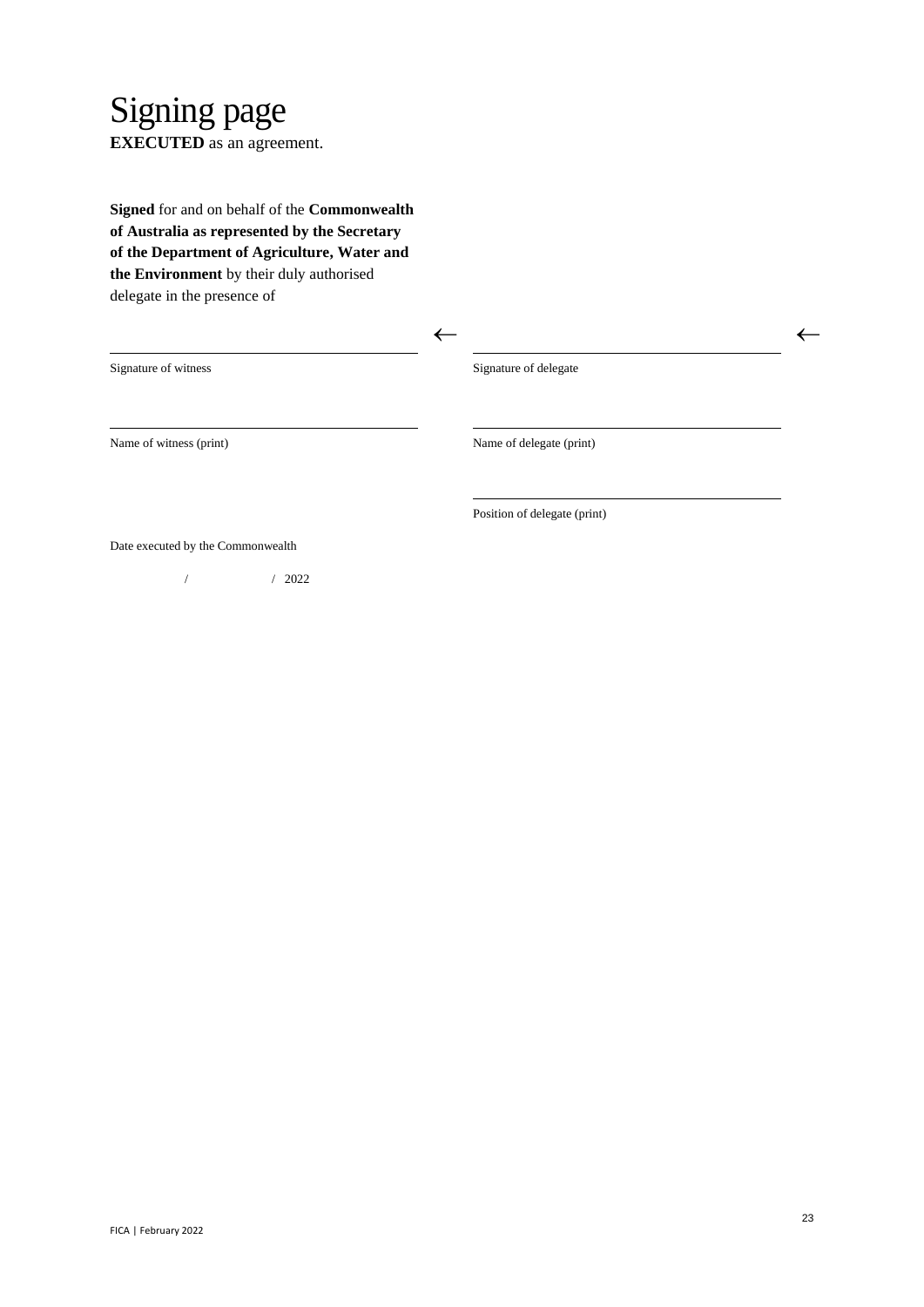| <b>Executed</b> by<br>ACN:        | in accordance with Section 127 of the Corporations Act 2001 |                                                                          |  |
|-----------------------------------|-------------------------------------------------------------|--------------------------------------------------------------------------|--|
| Signature of director             |                                                             | Signature of director/company secretary<br>(Please delete as applicable) |  |
| Name of director ( <i>print</i> ) |                                                             | Name of director/company secretary ( <i>print</i> )                      |  |
|                                   |                                                             |                                                                          |  |

On: On:

 $\mathbb{R}^2$